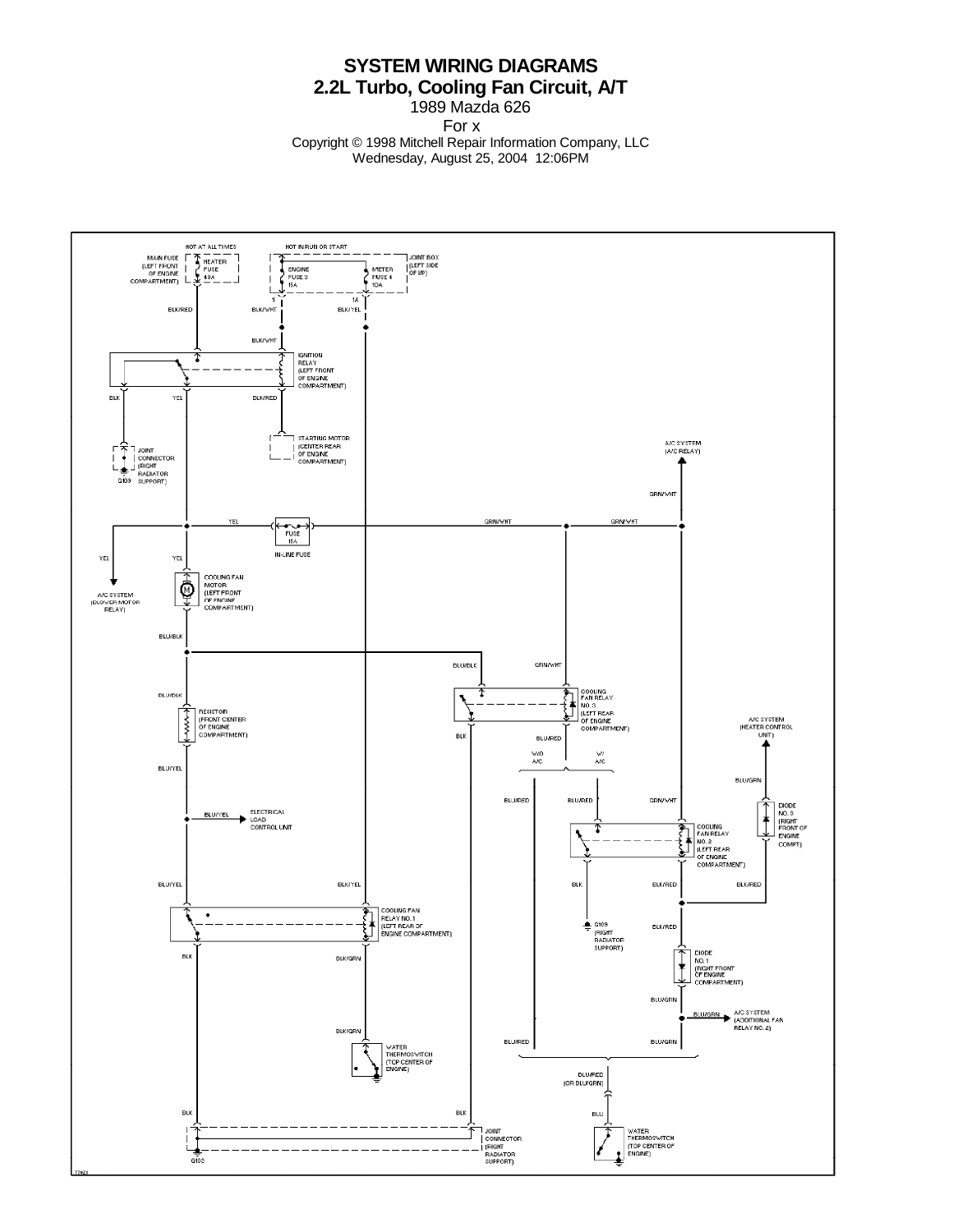**SYSTEM WIRING DIAGRAMS 2.2L Turbo, Cooling Fan Circuit, M/T (p. 2)**

1989 Mazda 626

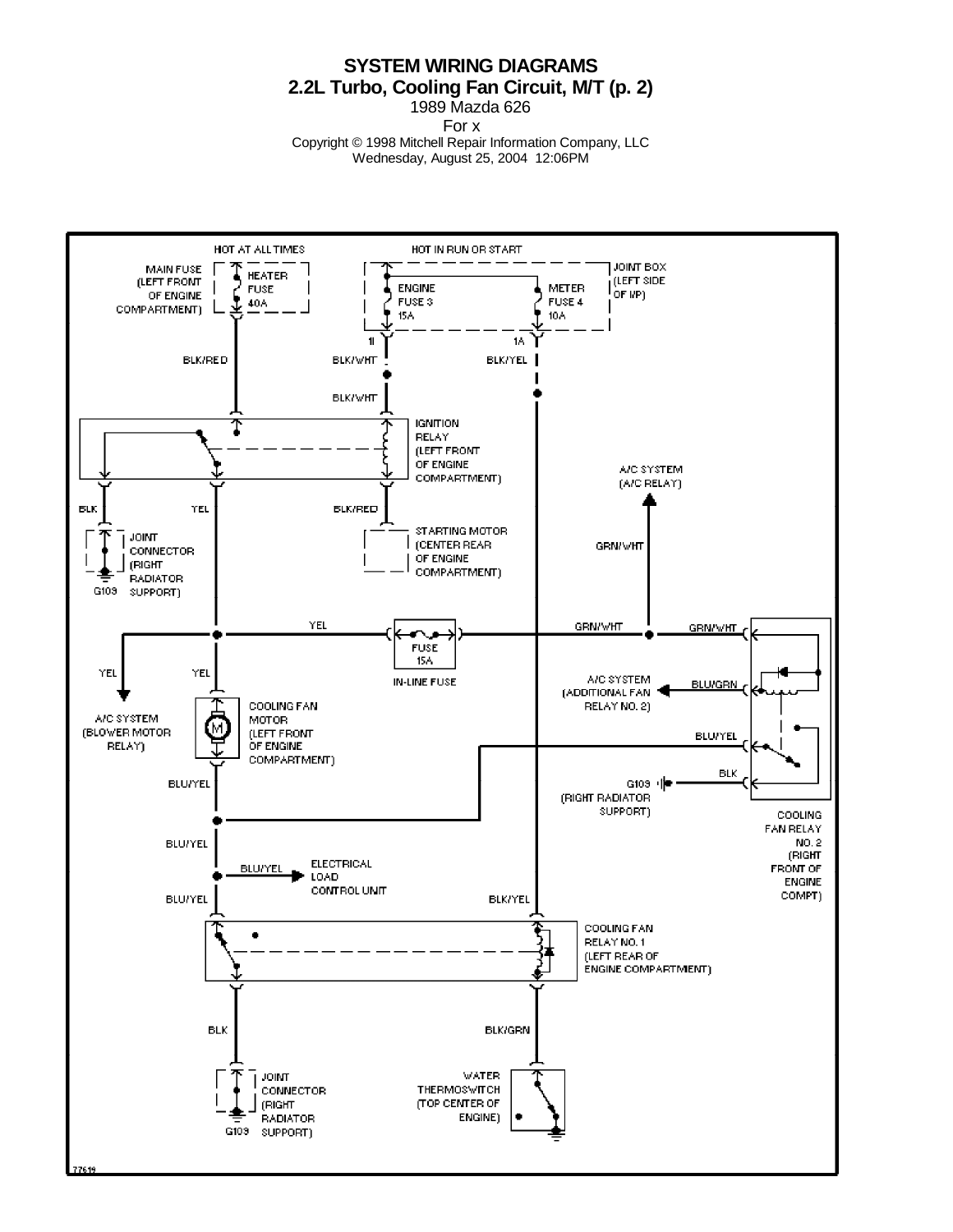## **SYSTEM WIRING DIAGRAMS 2.2L, Cooling Fan Circuit, A/T (p. 3)**

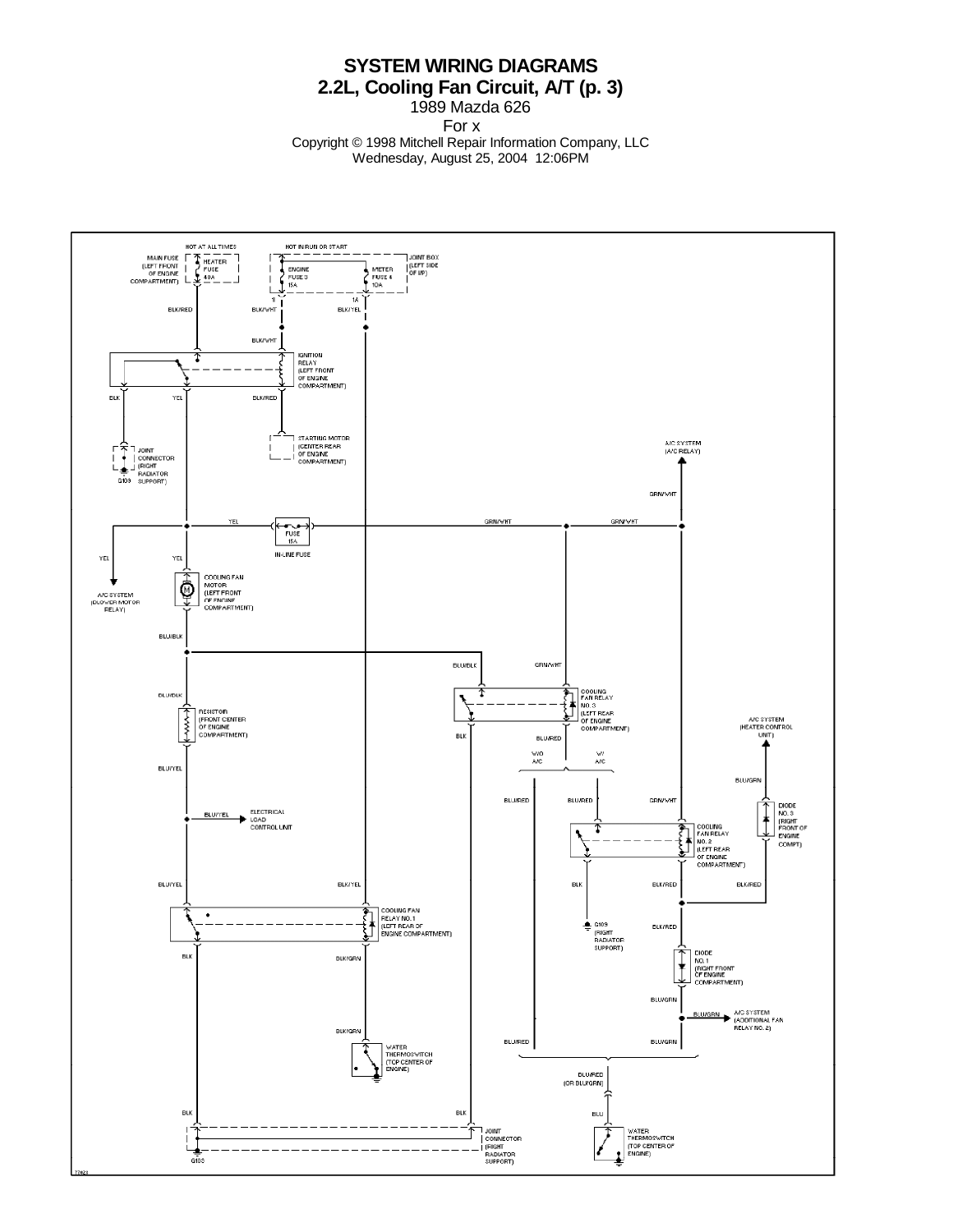**SYSTEM WIRING DIAGRAMS 2.2L, Cooling Fan Circuit, M/T (p. 4)**

1989 Mazda 626

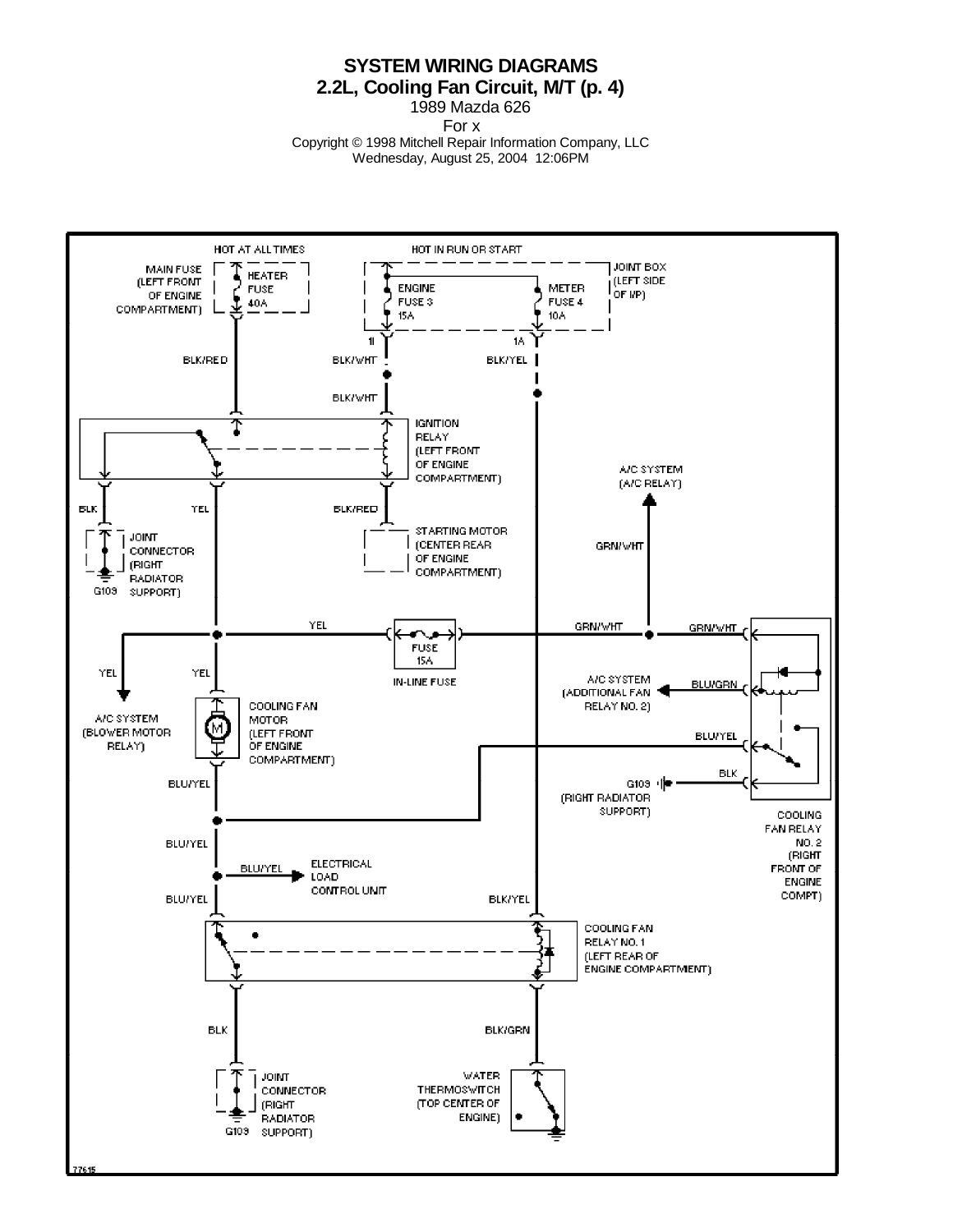## **SYSTEM WIRING DIAGRAMS Defogger Circuit (p. 5)**

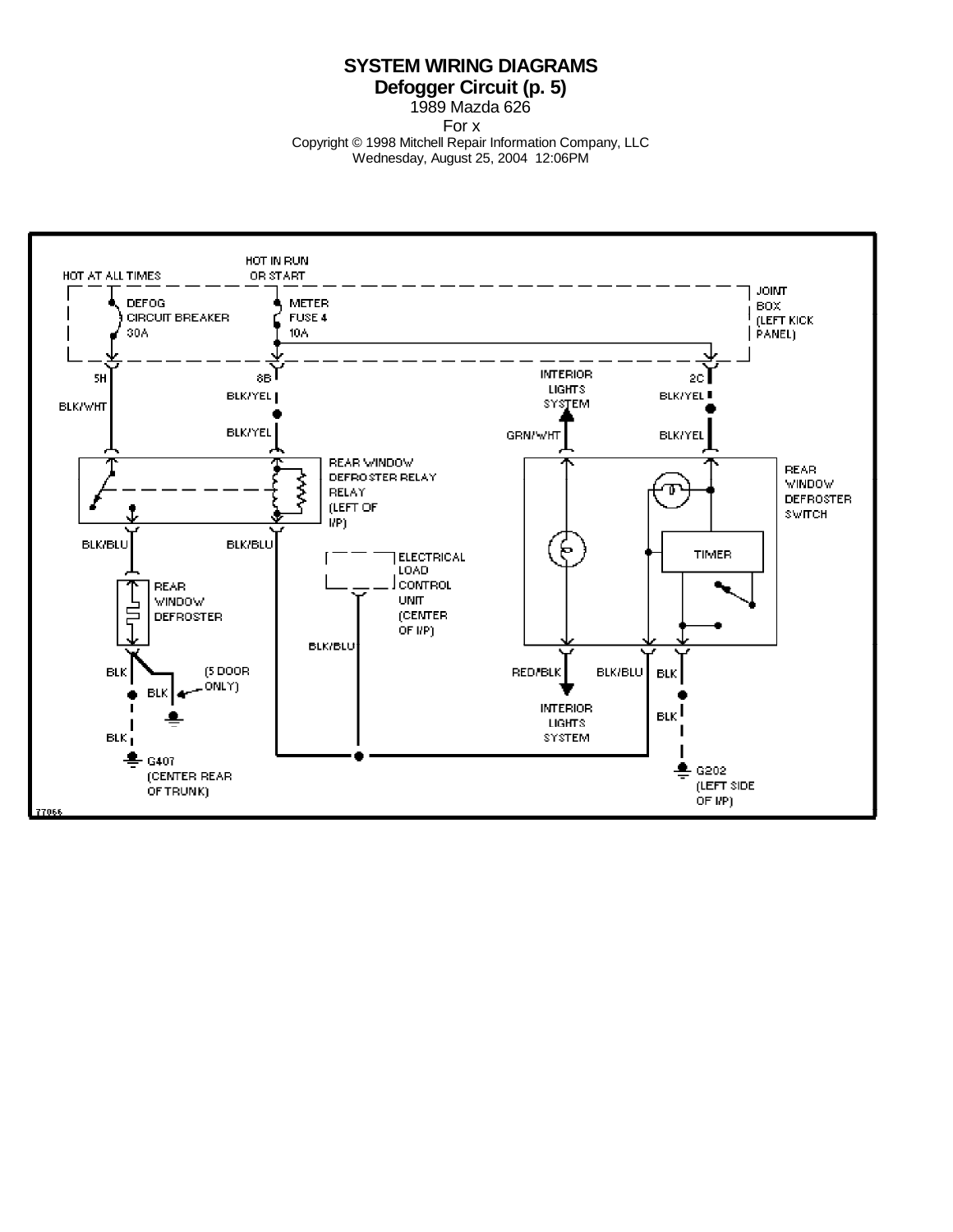**SYSTEM WIRING DIAGRAMS Horn Circuit (p. 6)**

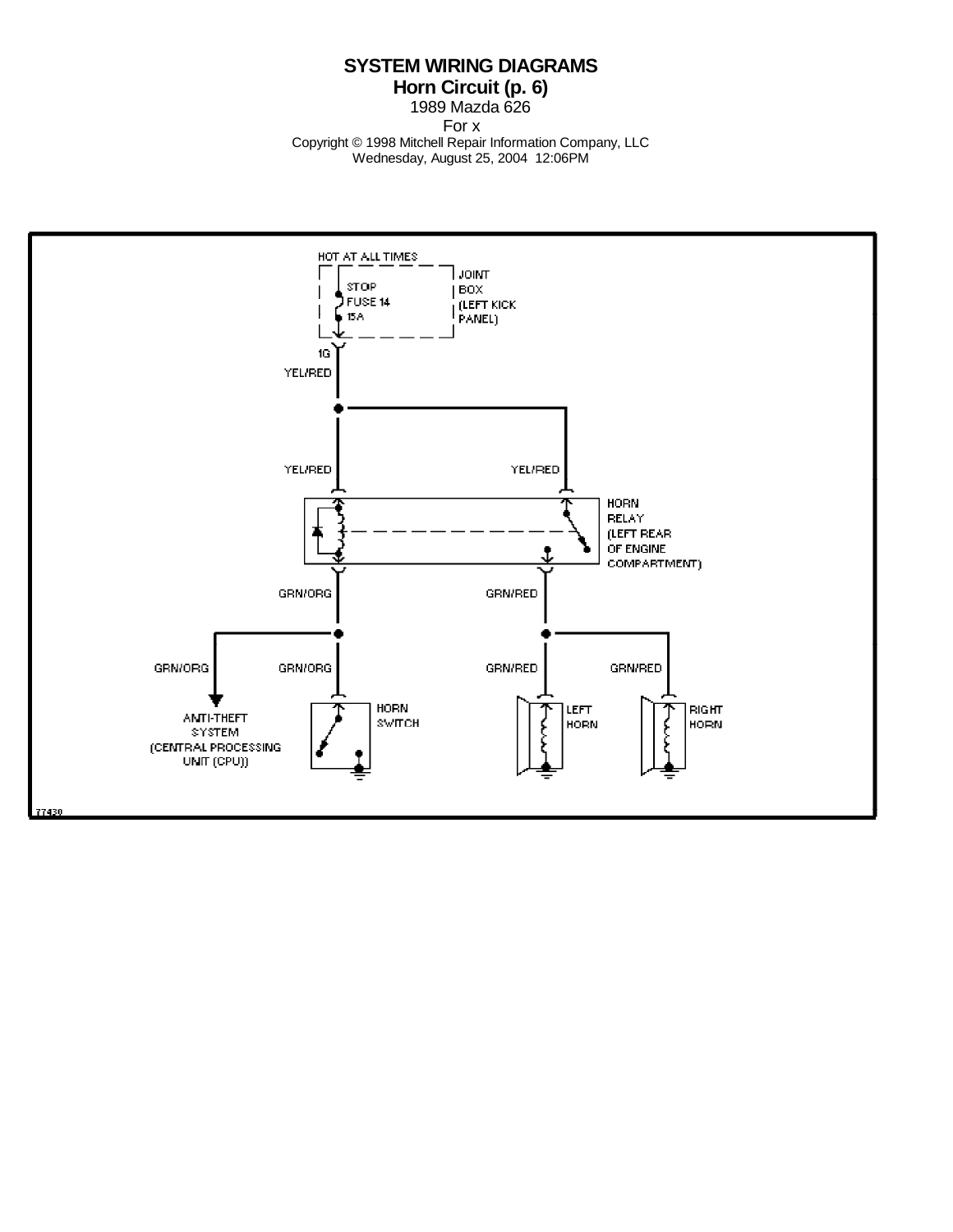## **SYSTEM WIRING DIAGRAMS Power Antenna Circuit (p. 7)**

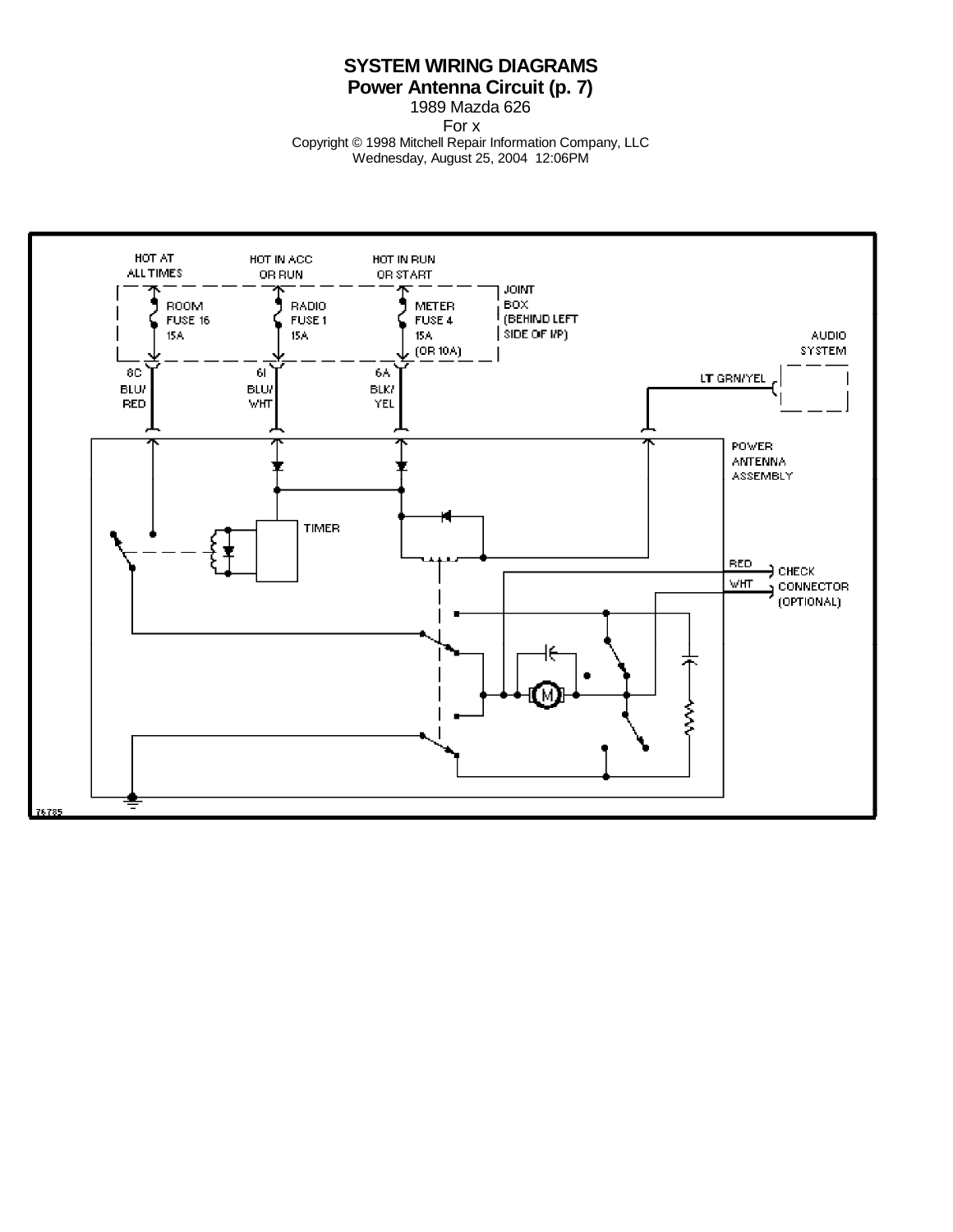## **SYSTEM WIRING DIAGRAMS Back Door Lock Circuit (p. 8)**

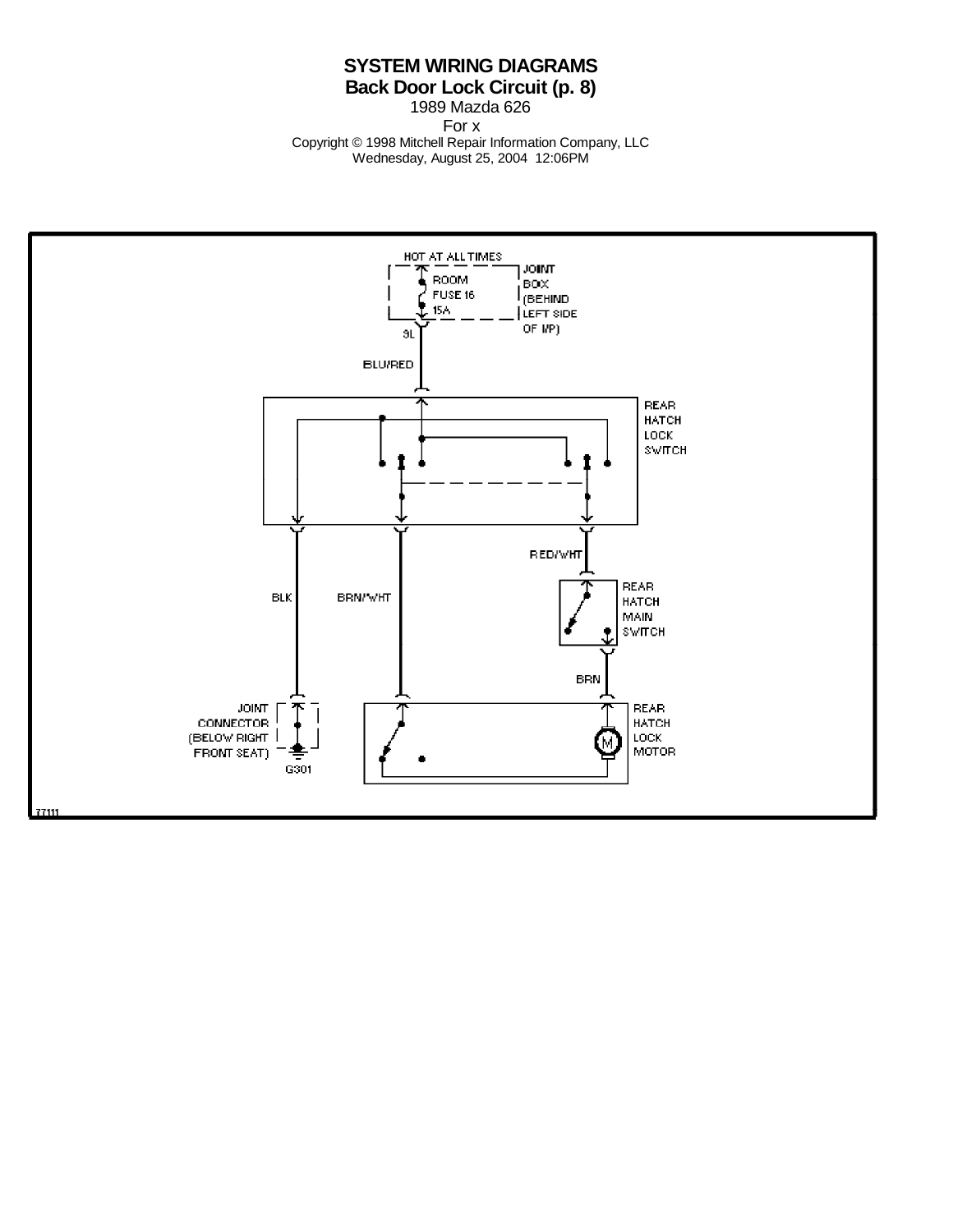### **SYSTEM WIRING DIAGRAMS Door Lock Circuit (p. 9)**

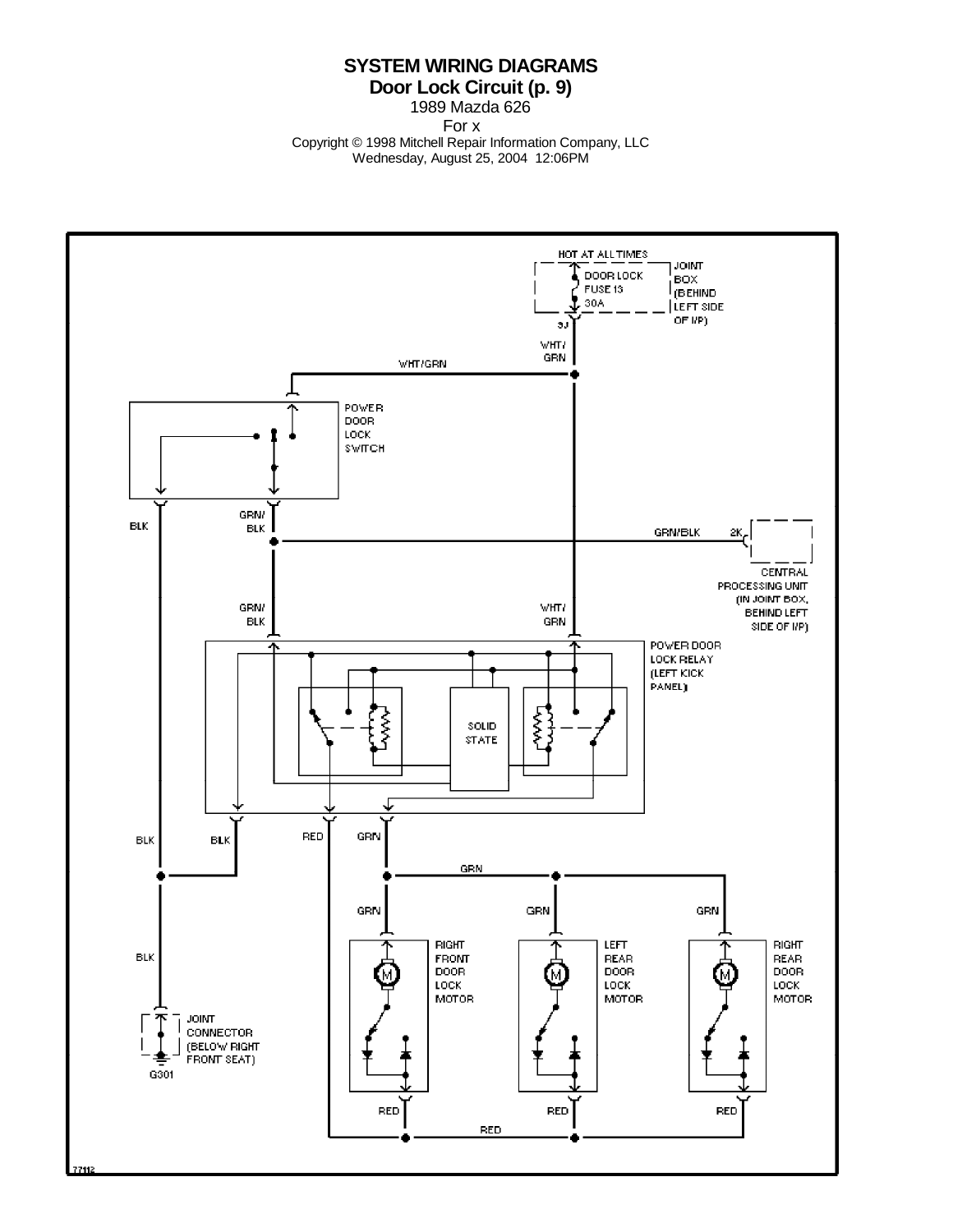### **SYSTEM WIRING DIAGRAMS Power Mirror Circuit (p. 10)**

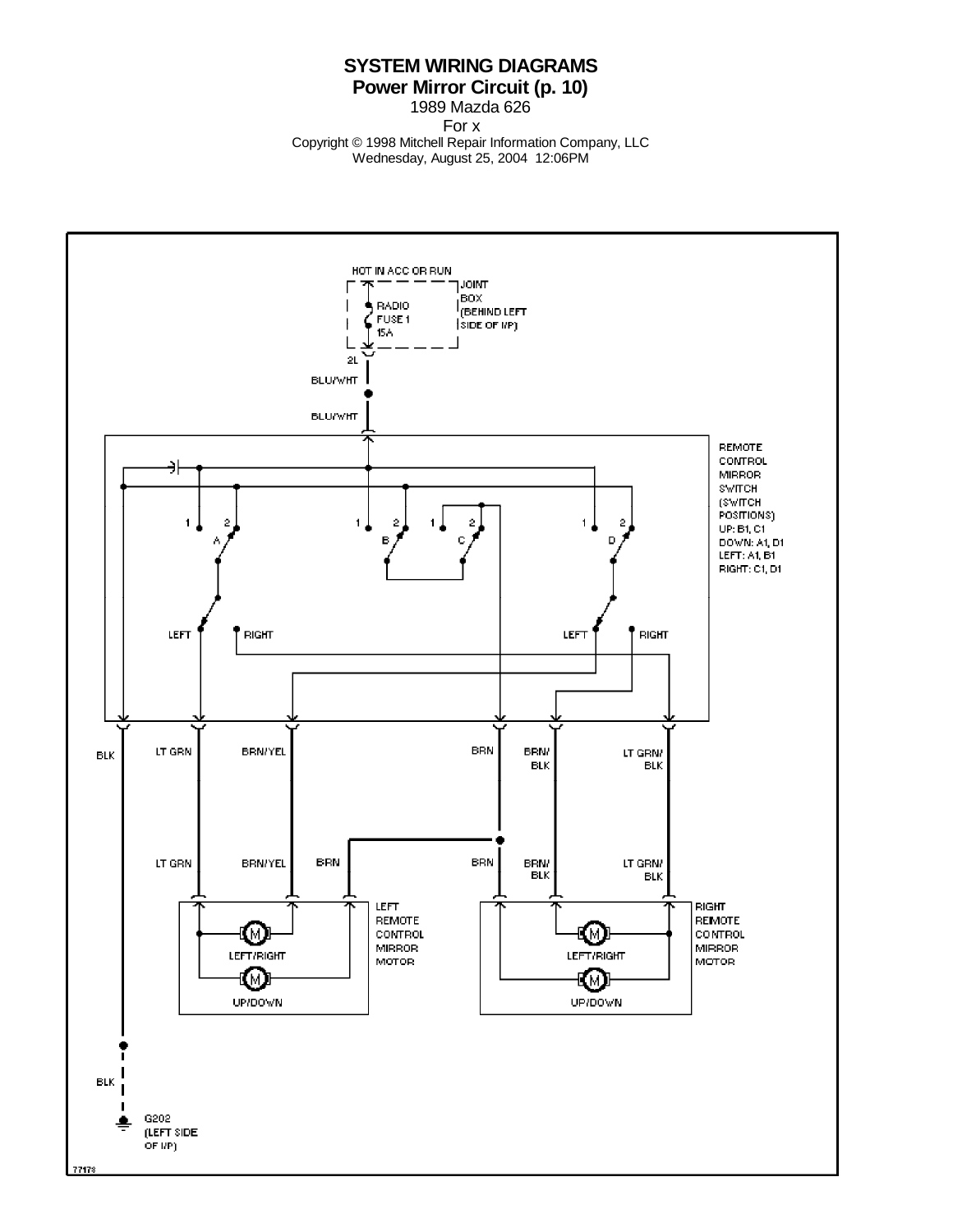## **SYSTEM WIRING DIAGRAMS Power Window Circuit (p. 11)**

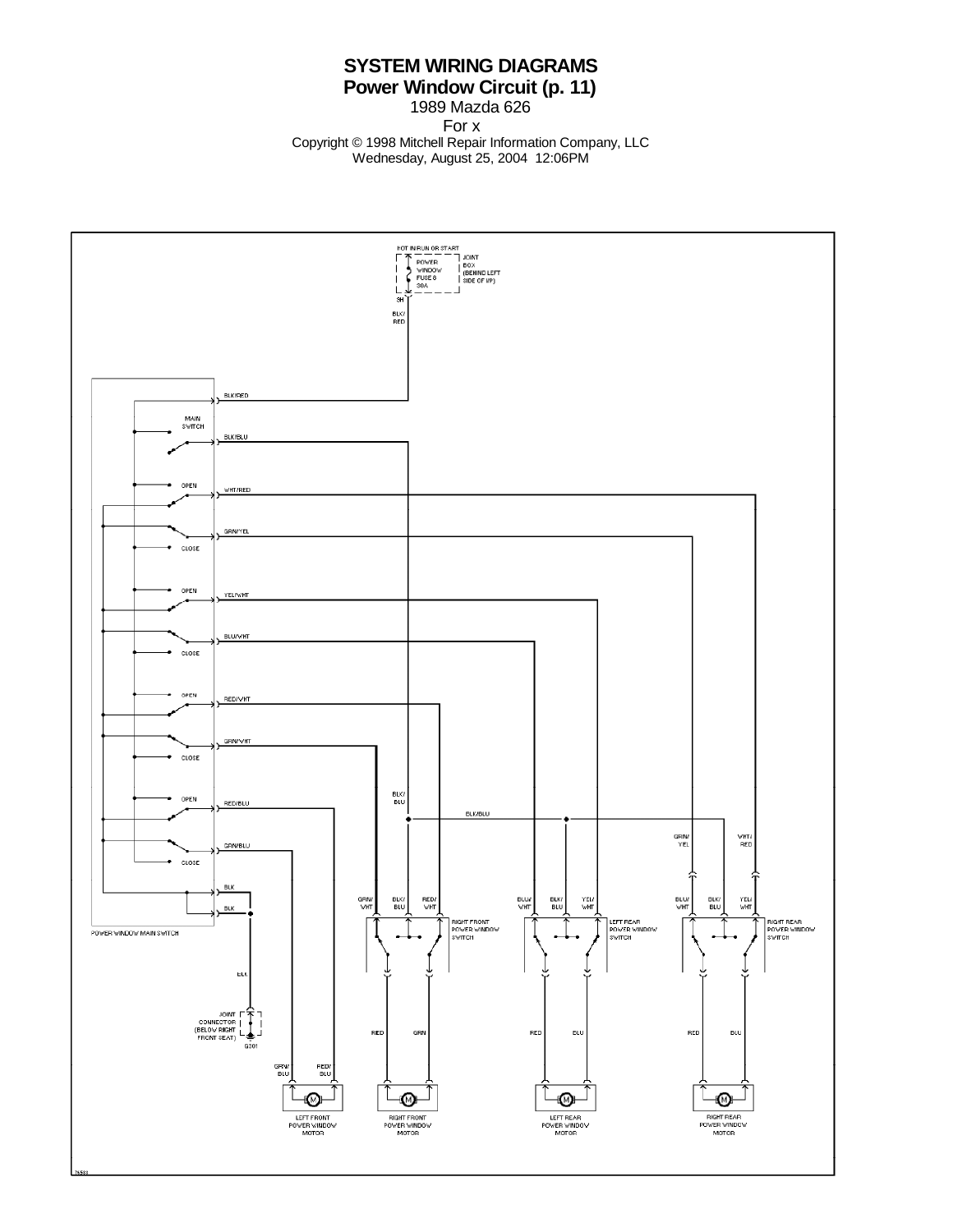#### **SYSTEM WIRING DIAGRAMS Radio Circuits, Base (p. 12)**

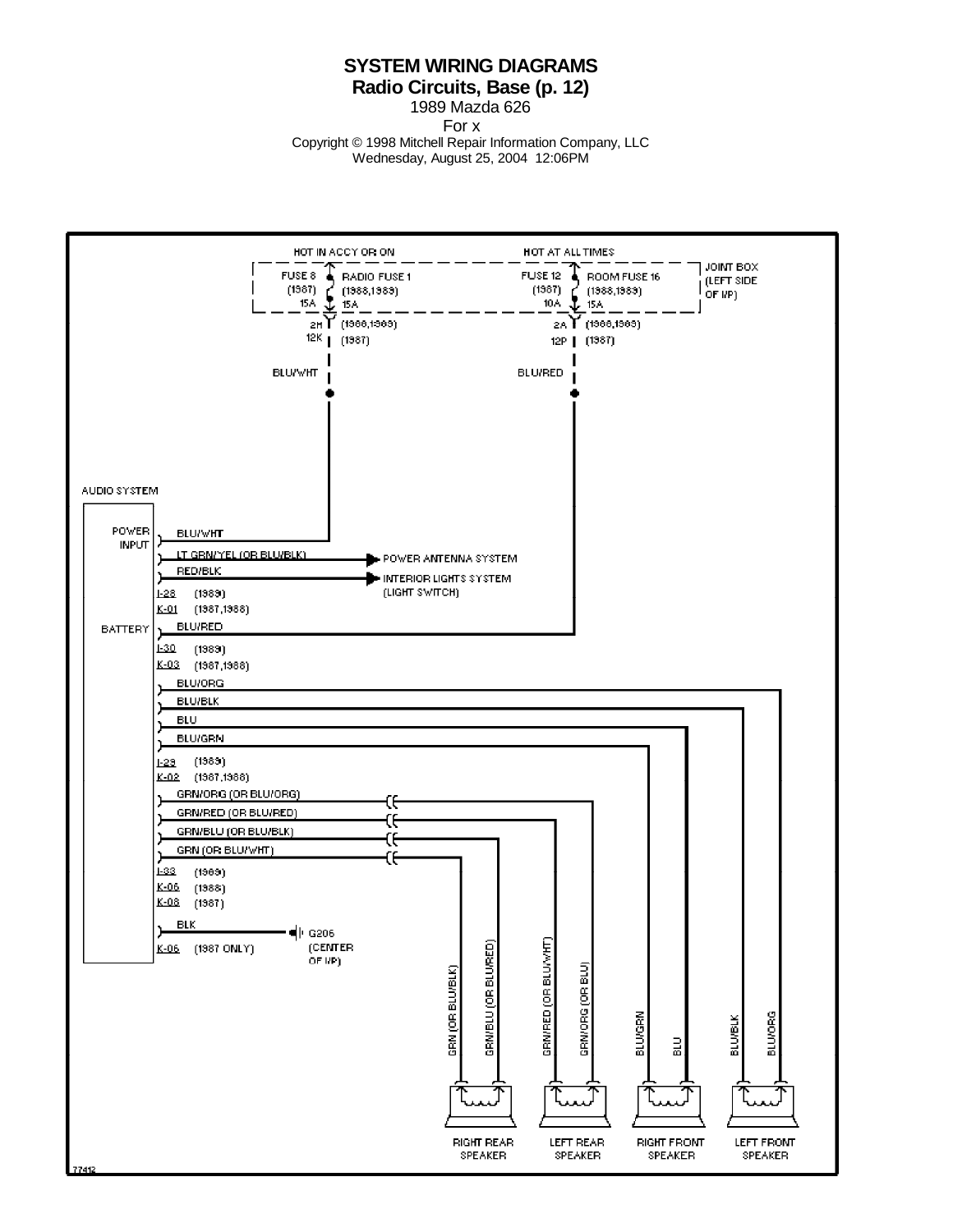### **SYSTEM WIRING DIAGRAMS Radio Circuits, W/ CD Player (p. 13)**

1989 Mazda 626

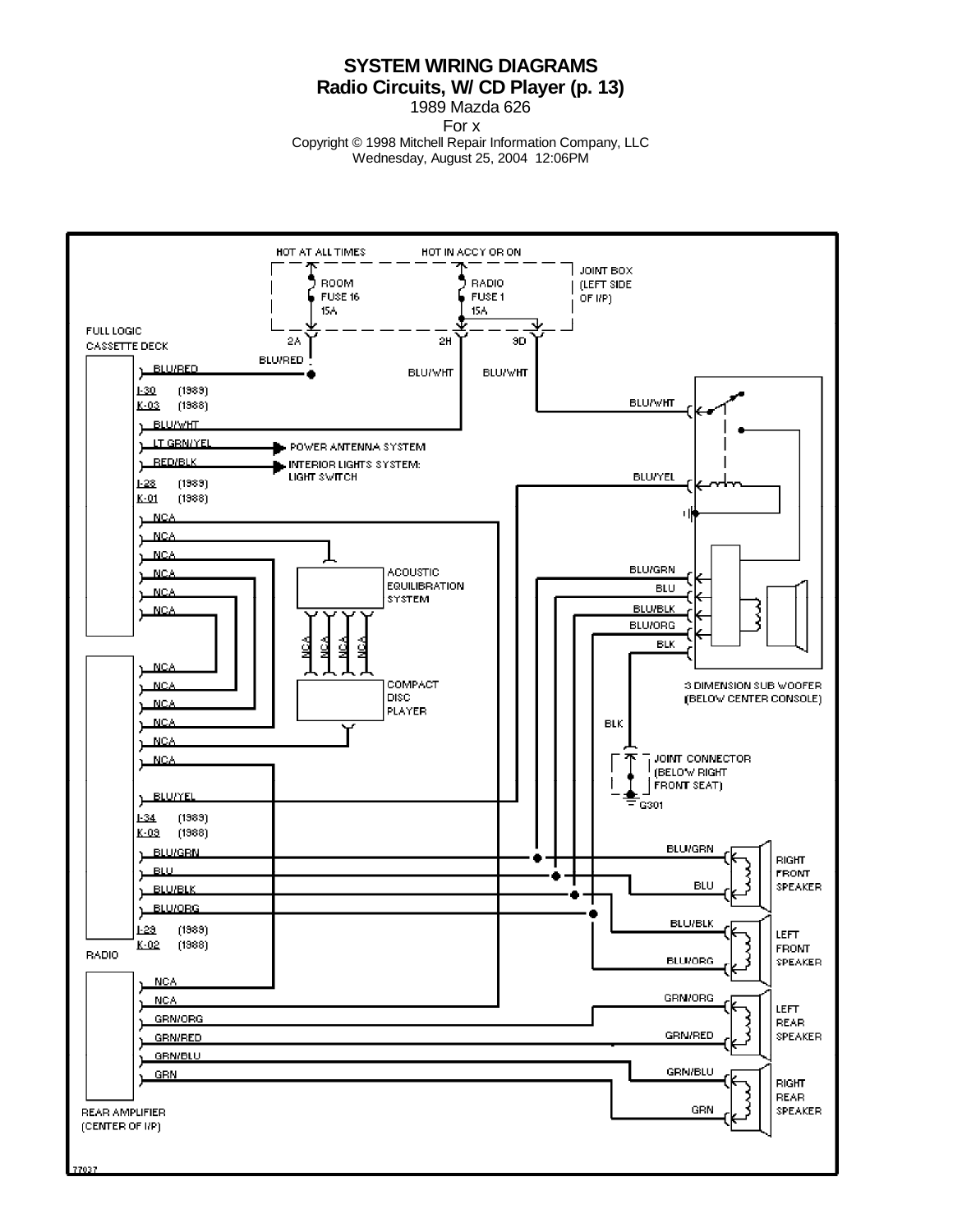**SYSTEM WIRING DIAGRAMS Radio Circuits, W/ Cassette Deck (p. 14)**

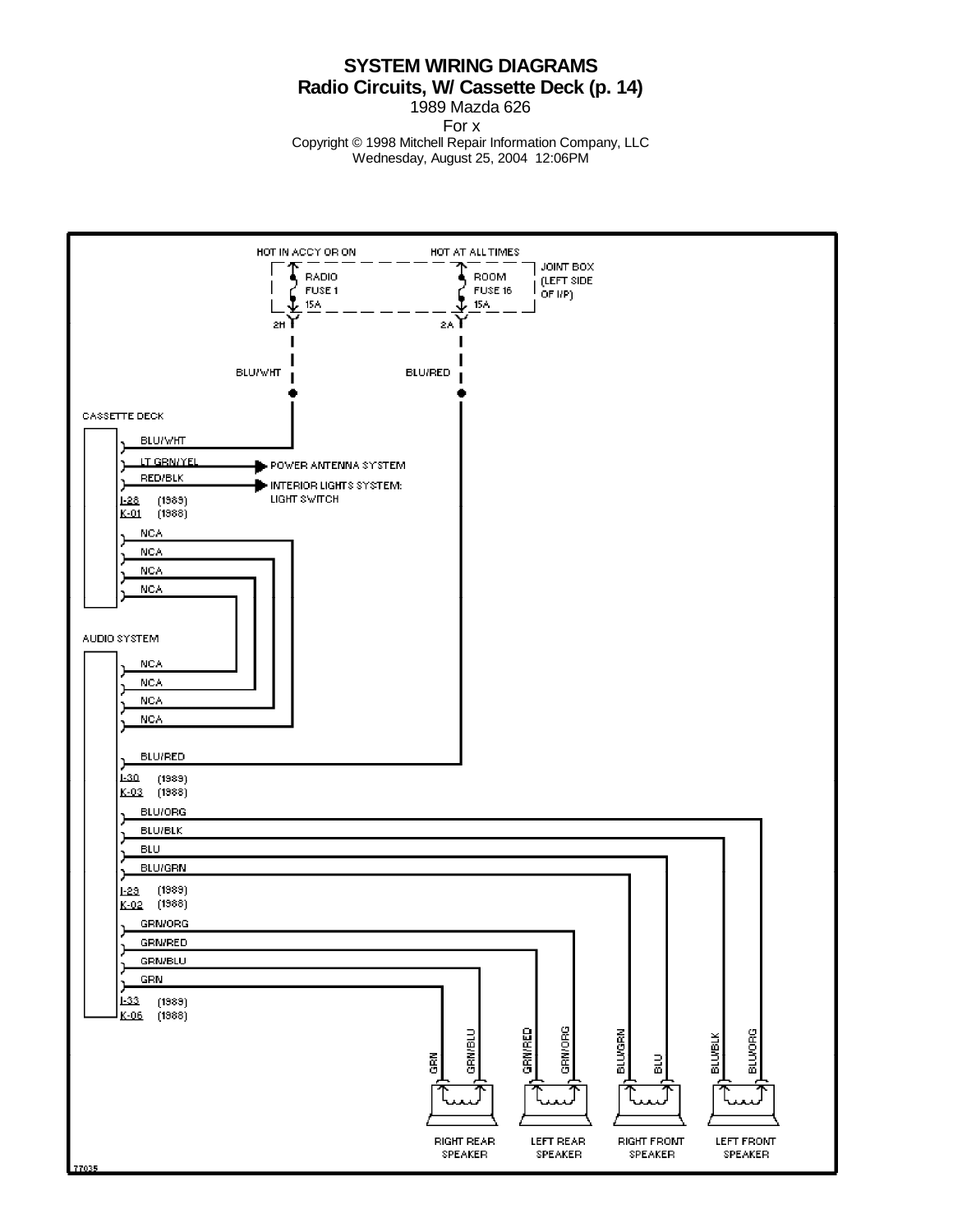#### **SYSTEM WIRING DIAGRAMS Radio Circuits, W/ Full Logic Cassette Player (p. 15)** 1989 Mazda 626

For x

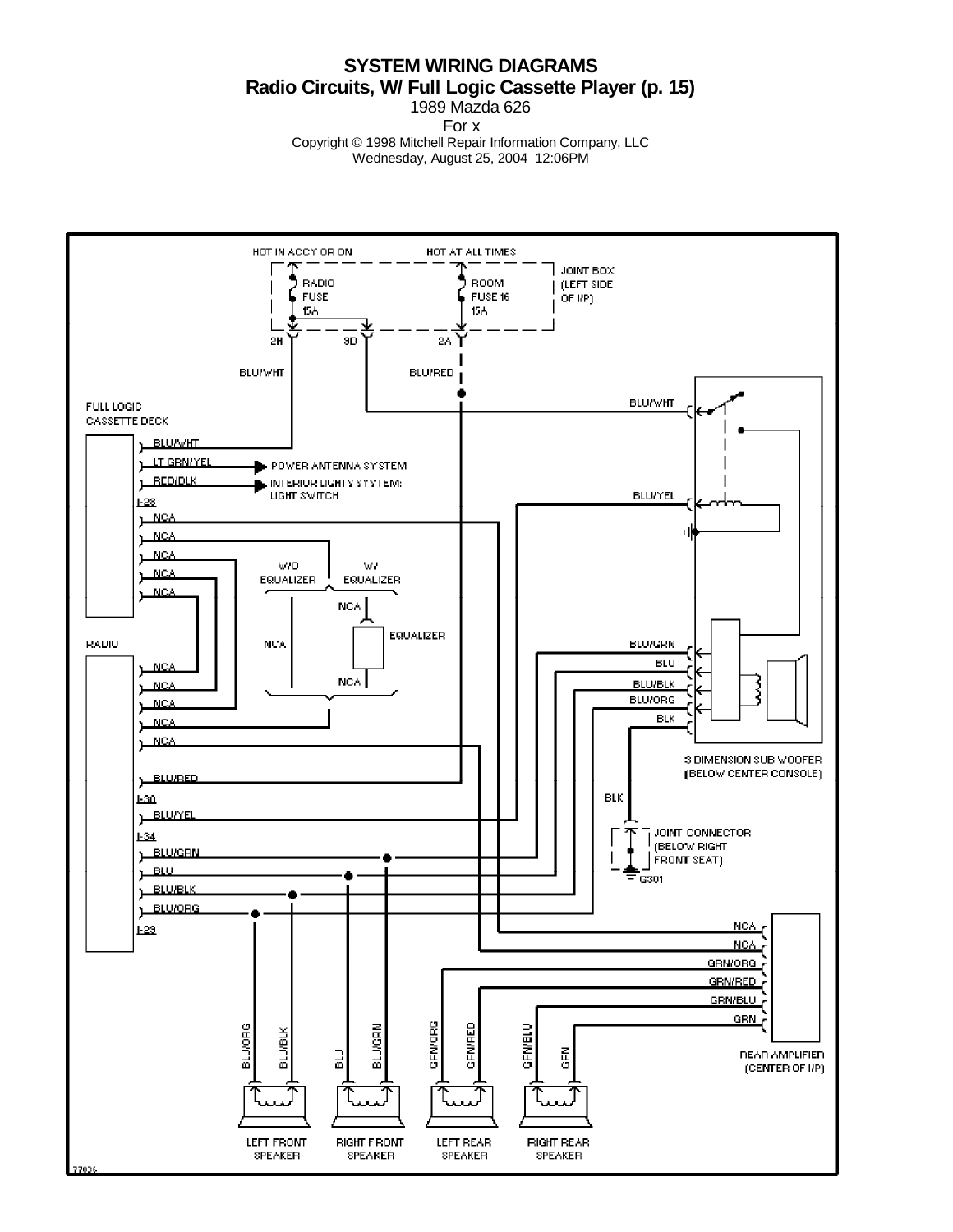## **SYSTEM WIRING DIAGRAMS Charging Circuit (p. 16)**

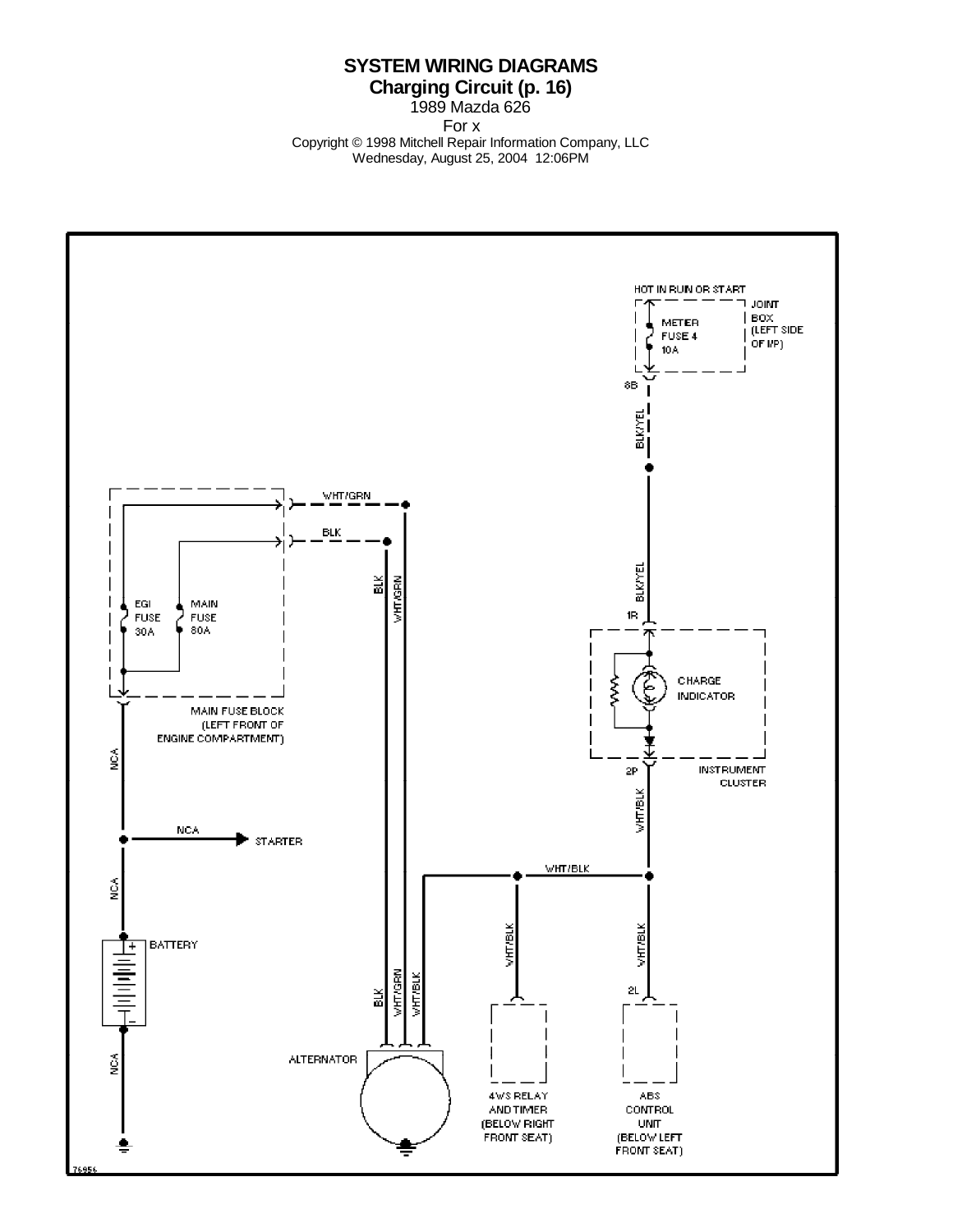#### **SYSTEM WIRING DIAGRAMS Starting Circuit (p. 17)**

1989 Mazda 626

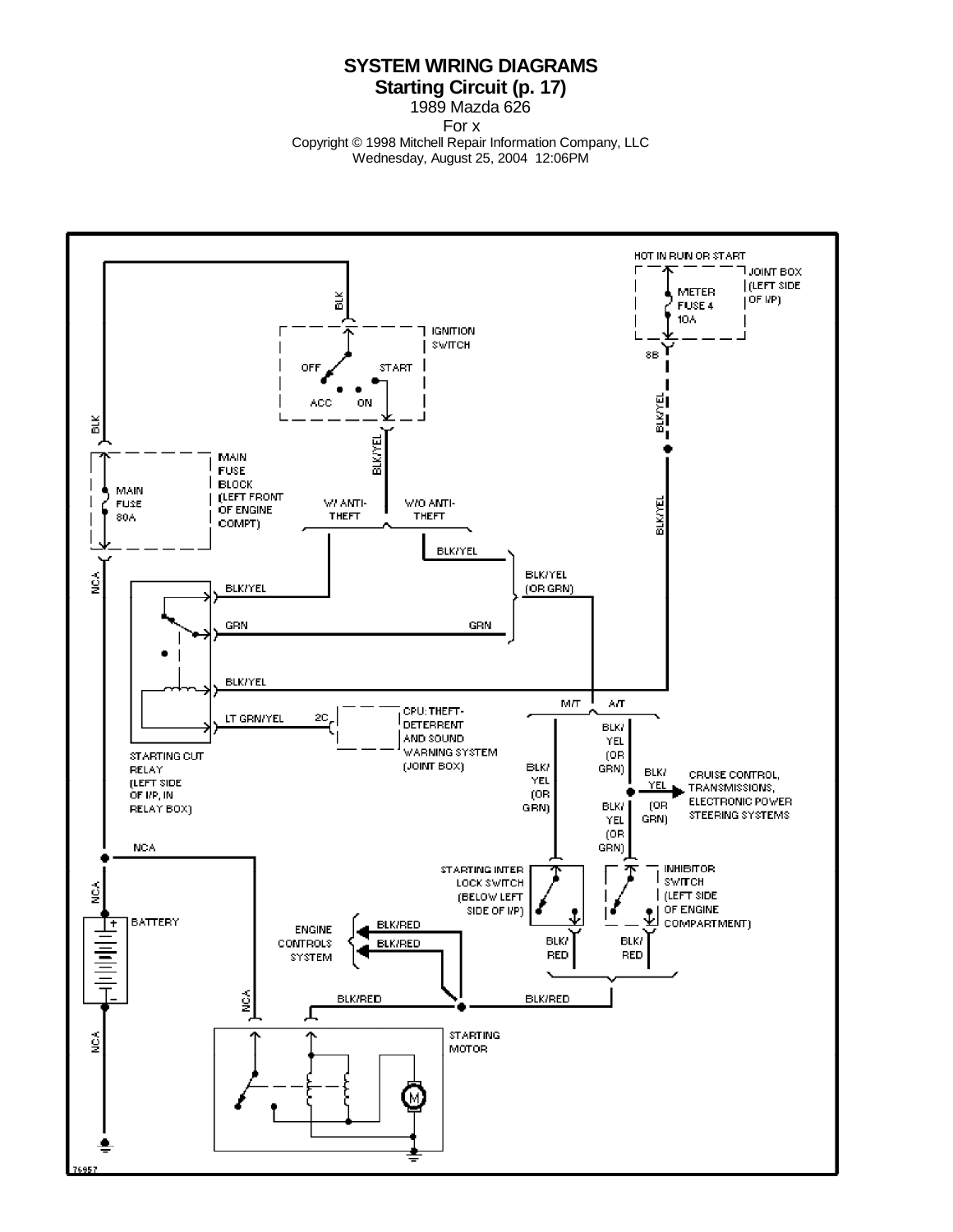## **SYSTEM WIRING DIAGRAMS Front Washer/Wiper Circuit (p. 18)**

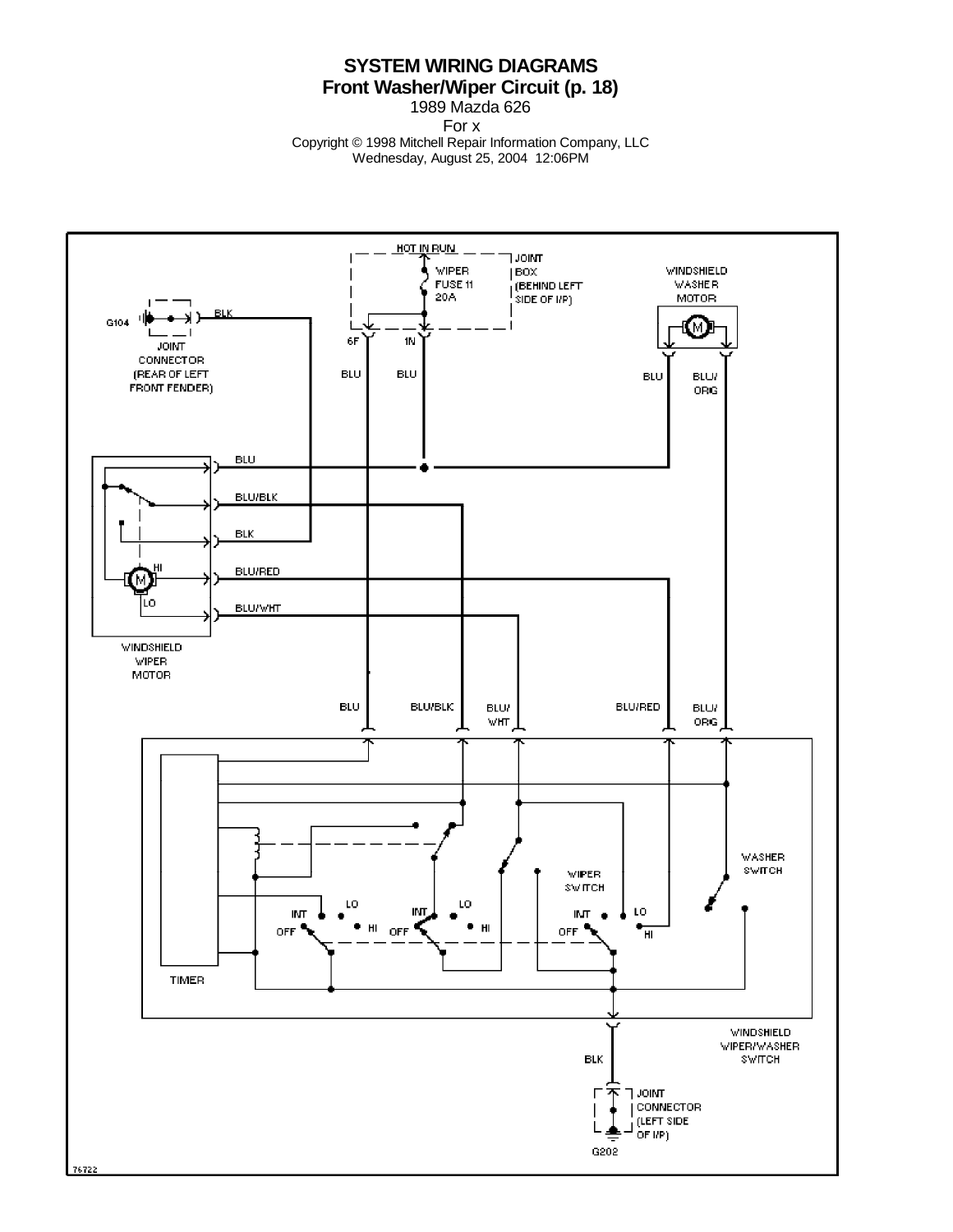## **SYSTEM WIRING DIAGRAMS Headlamp Washer Circuit (p. 19)**

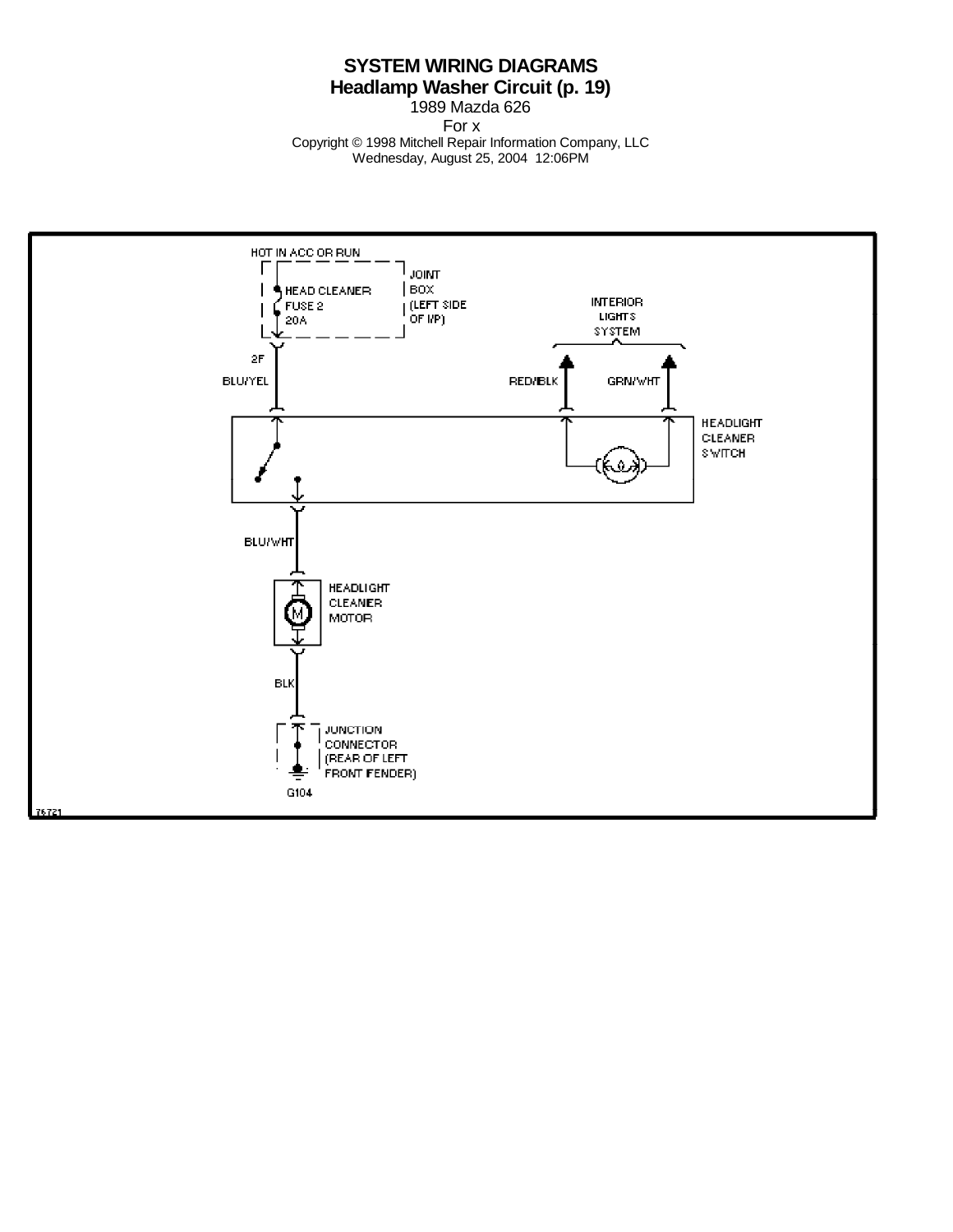## **SYSTEM WIRING DIAGRAMS Rear Washer/Wiper Circuit (p. 20)**

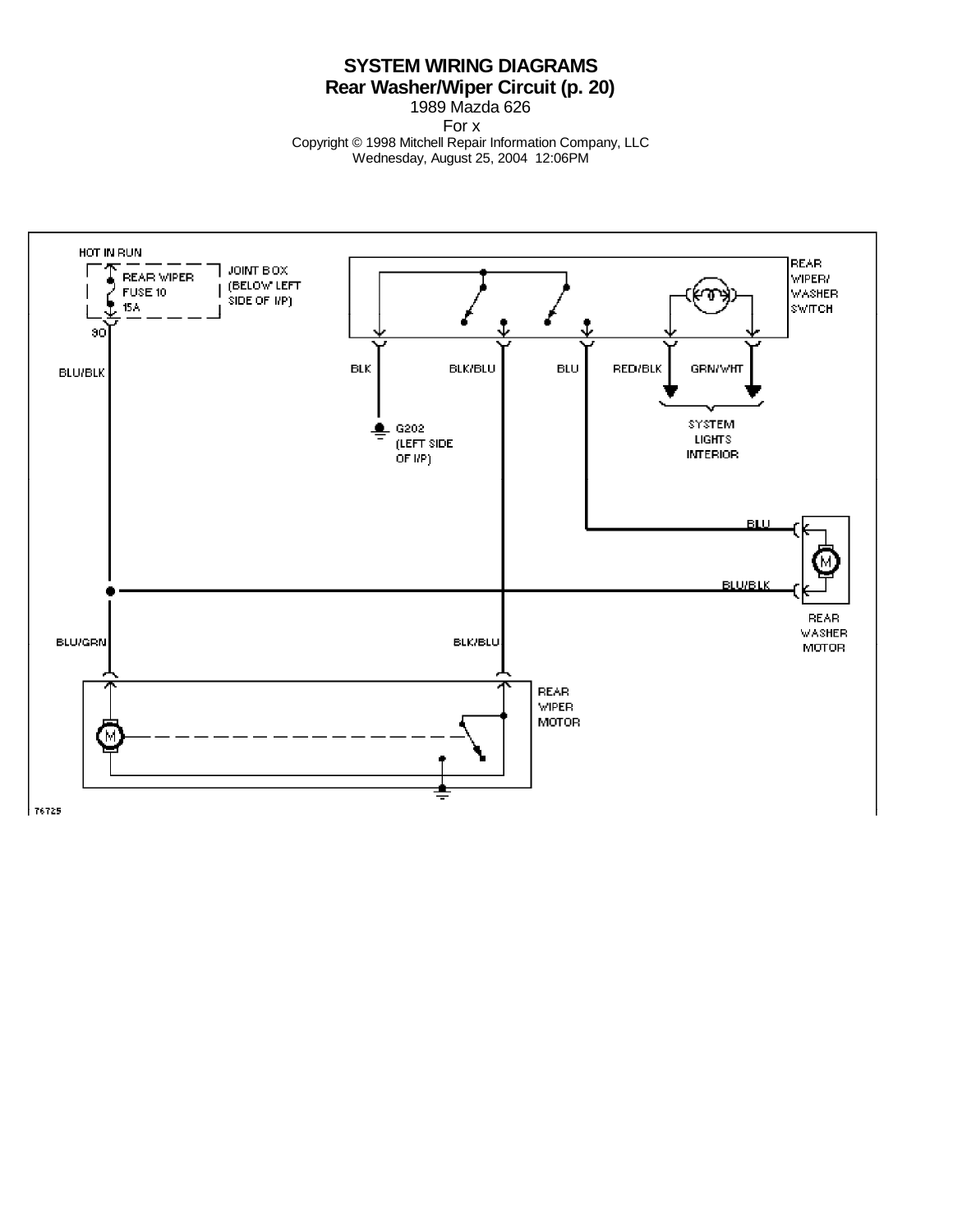# **WIRING DIAGRAMS Fig. 1: Engine Compartment & Headlights**

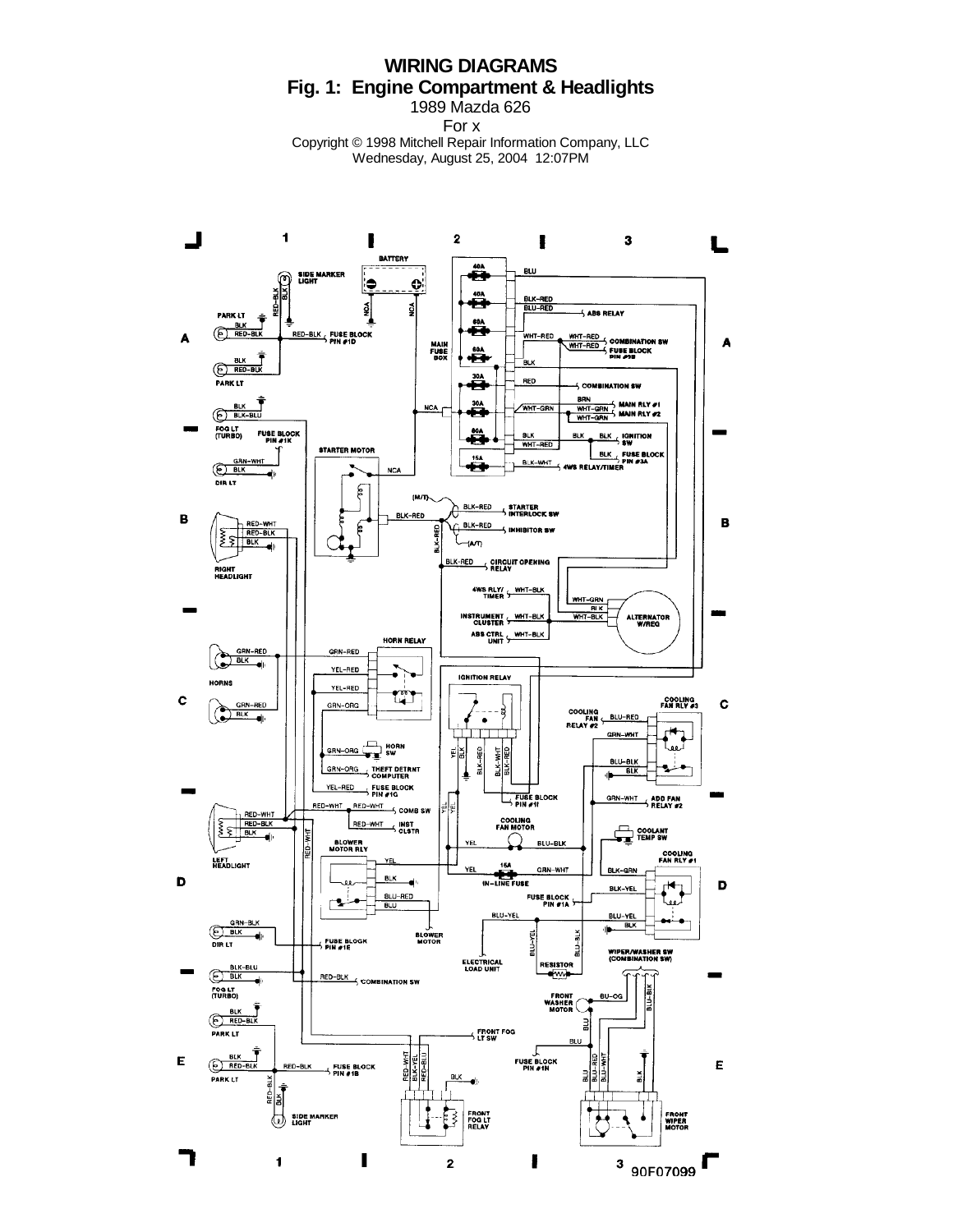**WIRING DIAGRAMS Fig. 2: Computer Engine Control (Non-Turbo) (p. 2)** 1989 Mazda 626

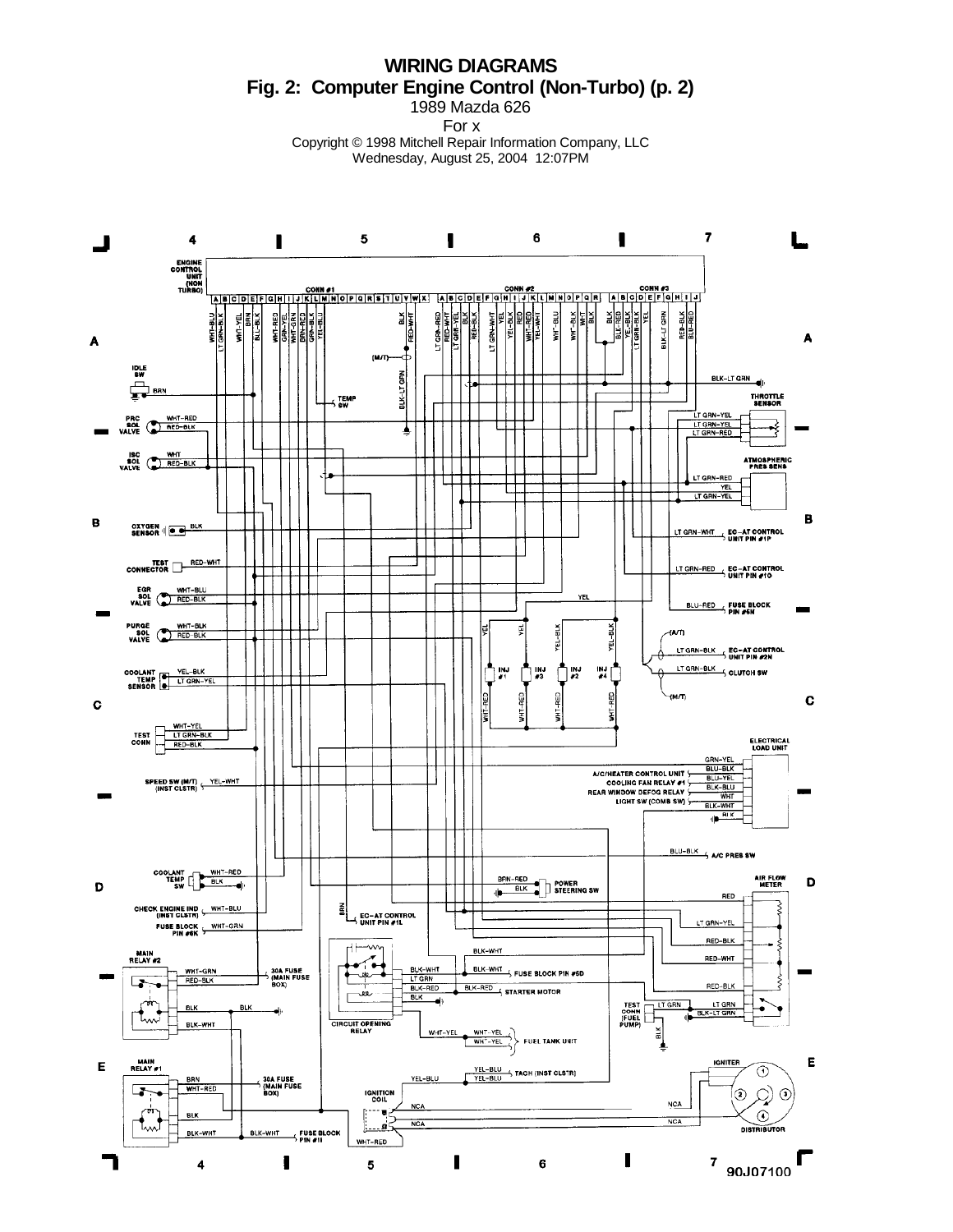**WIRING DIAGRAMS Fig. 3: Computer Engine Control (Turbo) (p. 3)** 1989 Mazda 626

For x

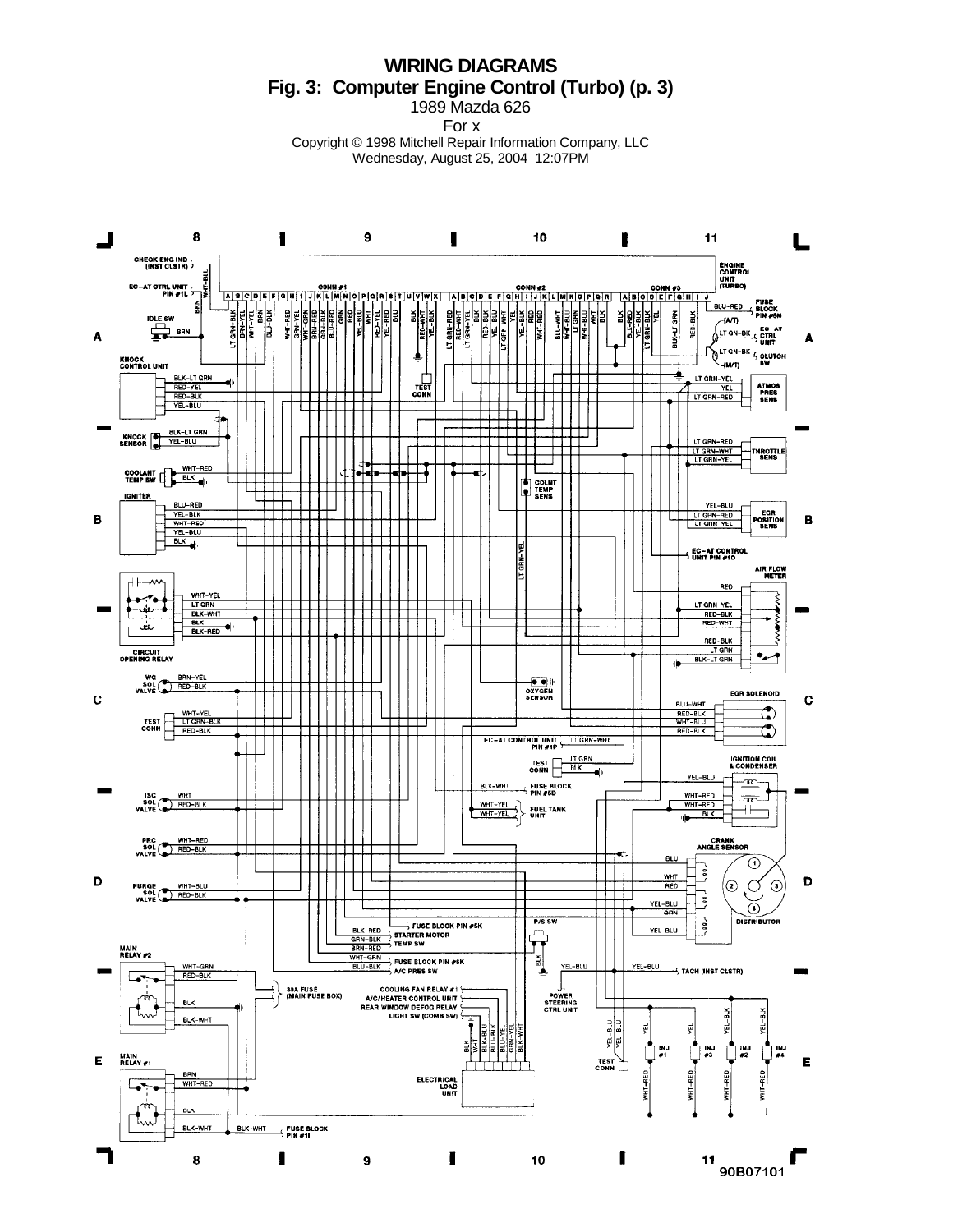**WIRING DIAGRAMS Fig. 4: Fuse Block (1 of 2) (p. 4)**

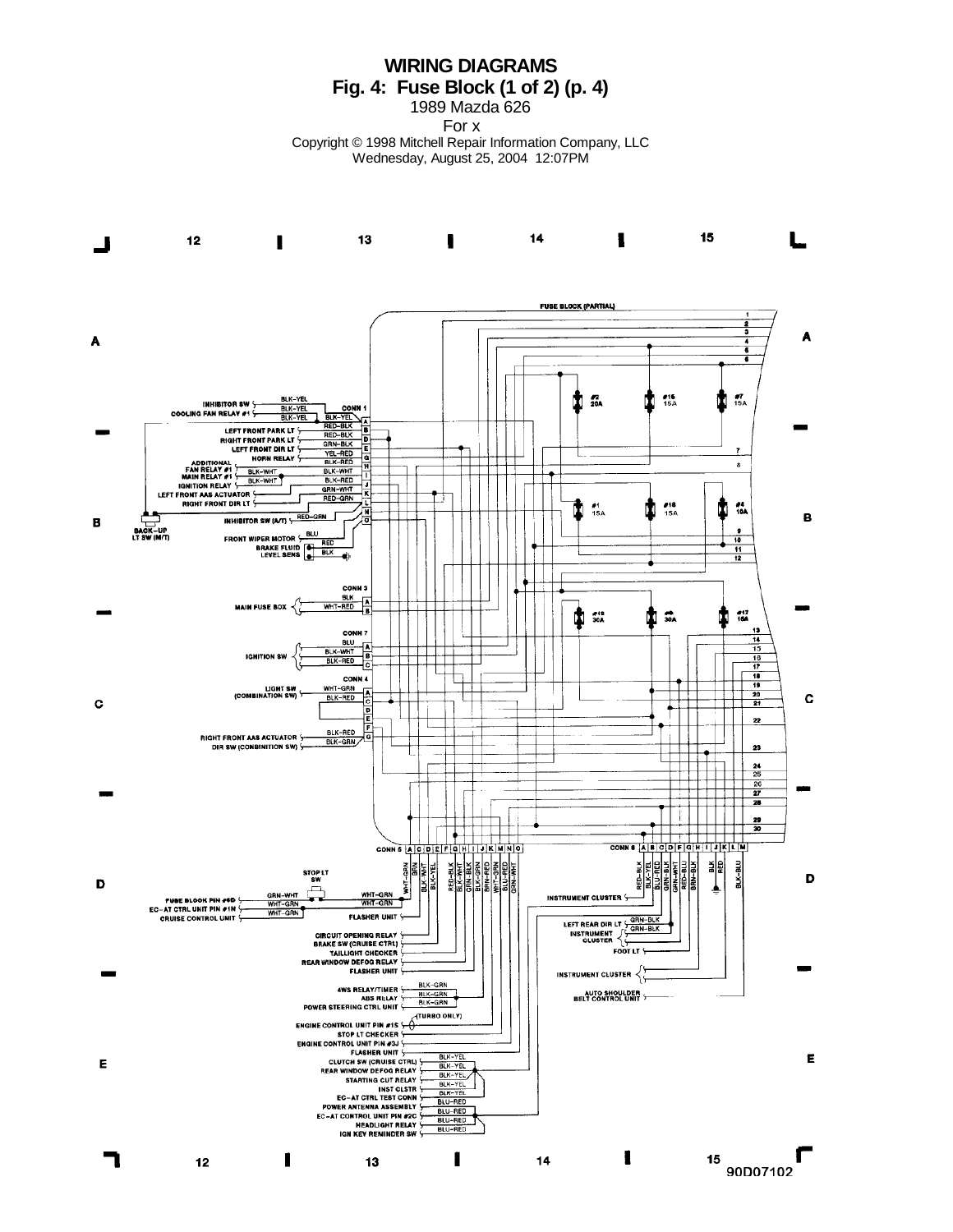**WIRING DIAGRAMS Fig. 5: Fuse Block (2 of 2) (p. 5)**

1989 Mazda 626

For x

Copyright © 1998 Mitchell Repair Information Company, LLC Wednesday, August 25, 2004 12:07PM



16

П

 $17$ 

 $\blacksquare$ 

ı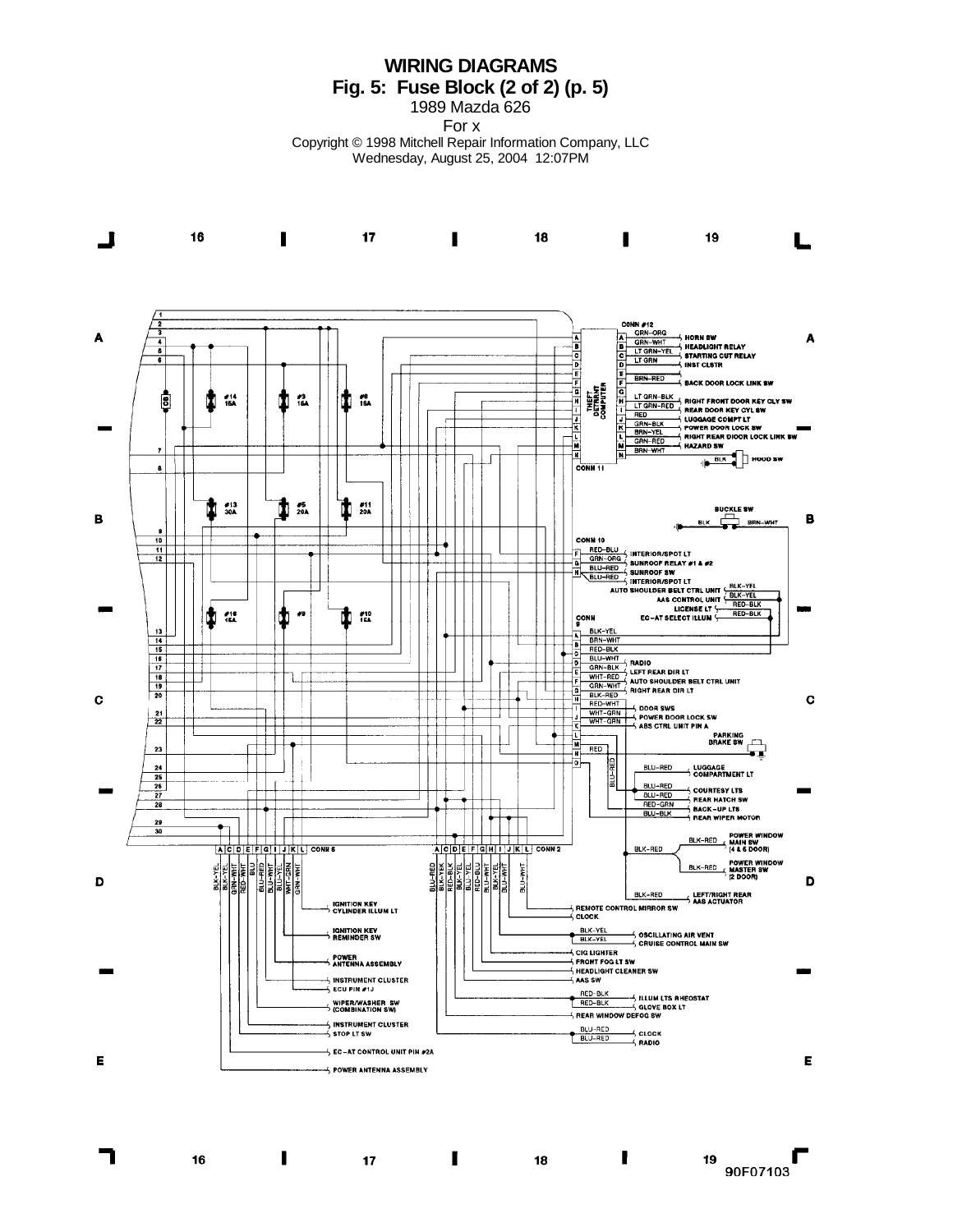**WIRING DIAGRAMS Fig. 6: A/C & Heating (p. 6)**

1989 Mazda 626 For x

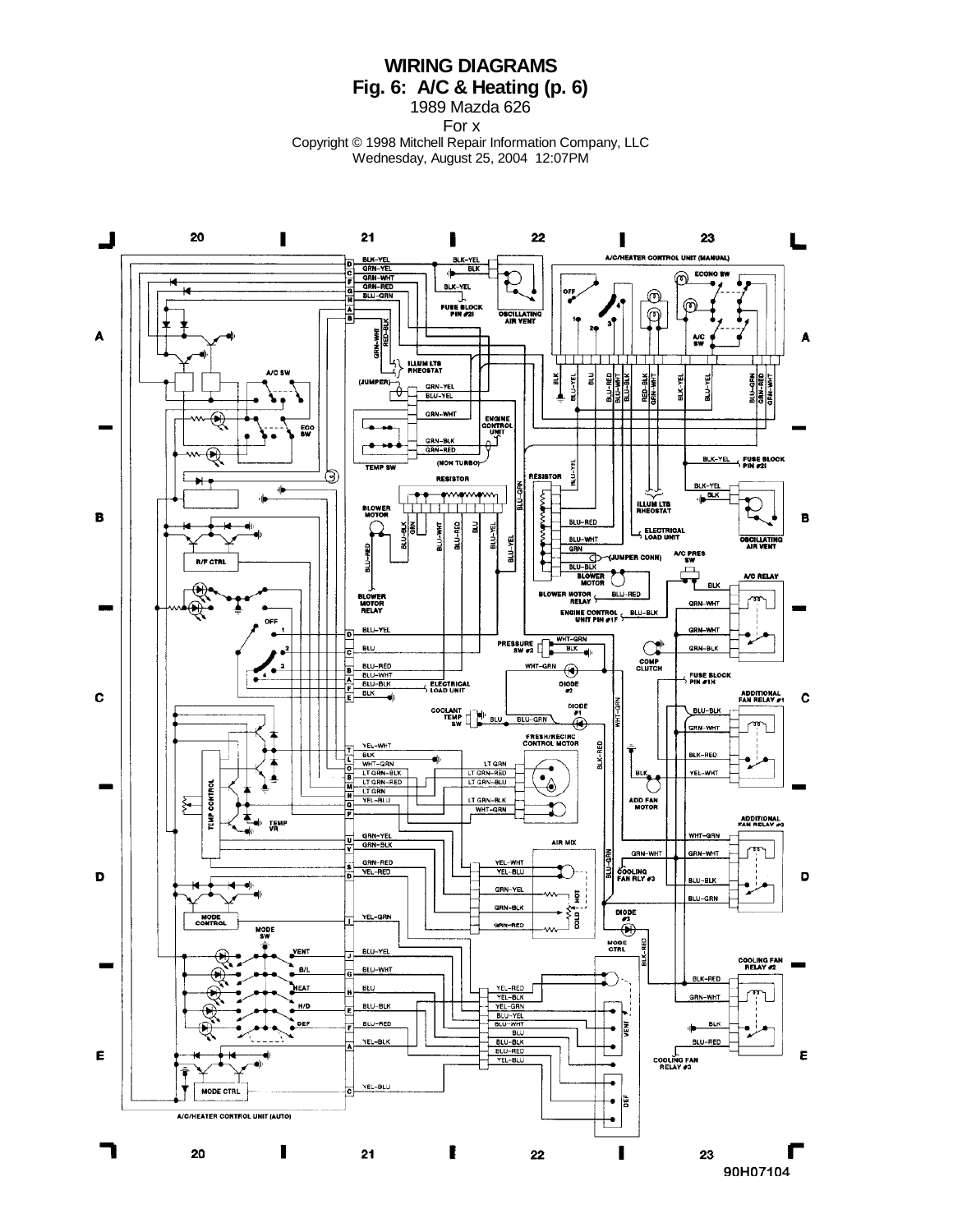**WIRING DIAGRAMS Fig. 7: Automatic Transmission Control and Steering Control (p. 7)** 1989 Mazda 626

For x

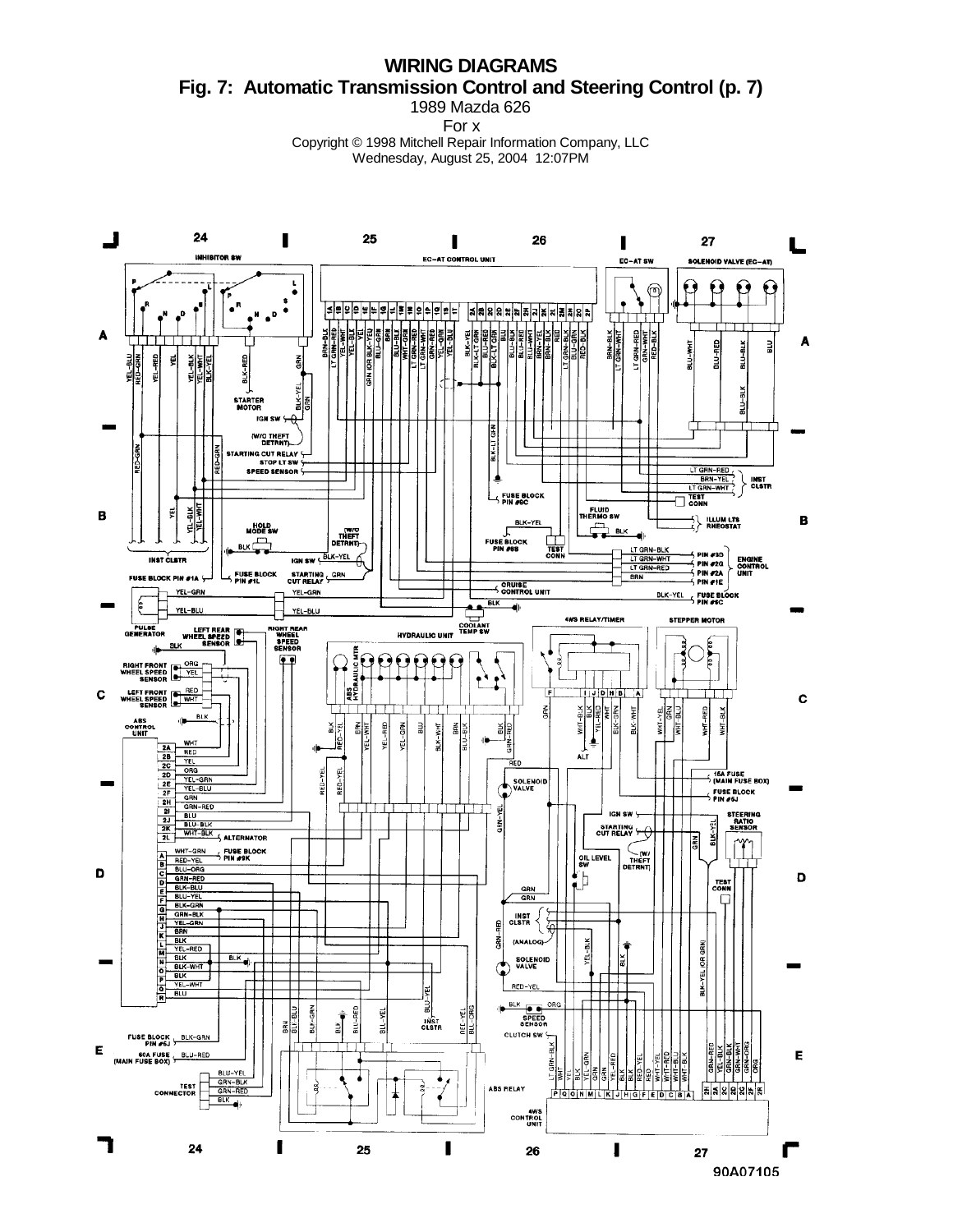**WIRING DIAGRAMS Fig. 8: Steering Column and Cruise Control (p. 8)**

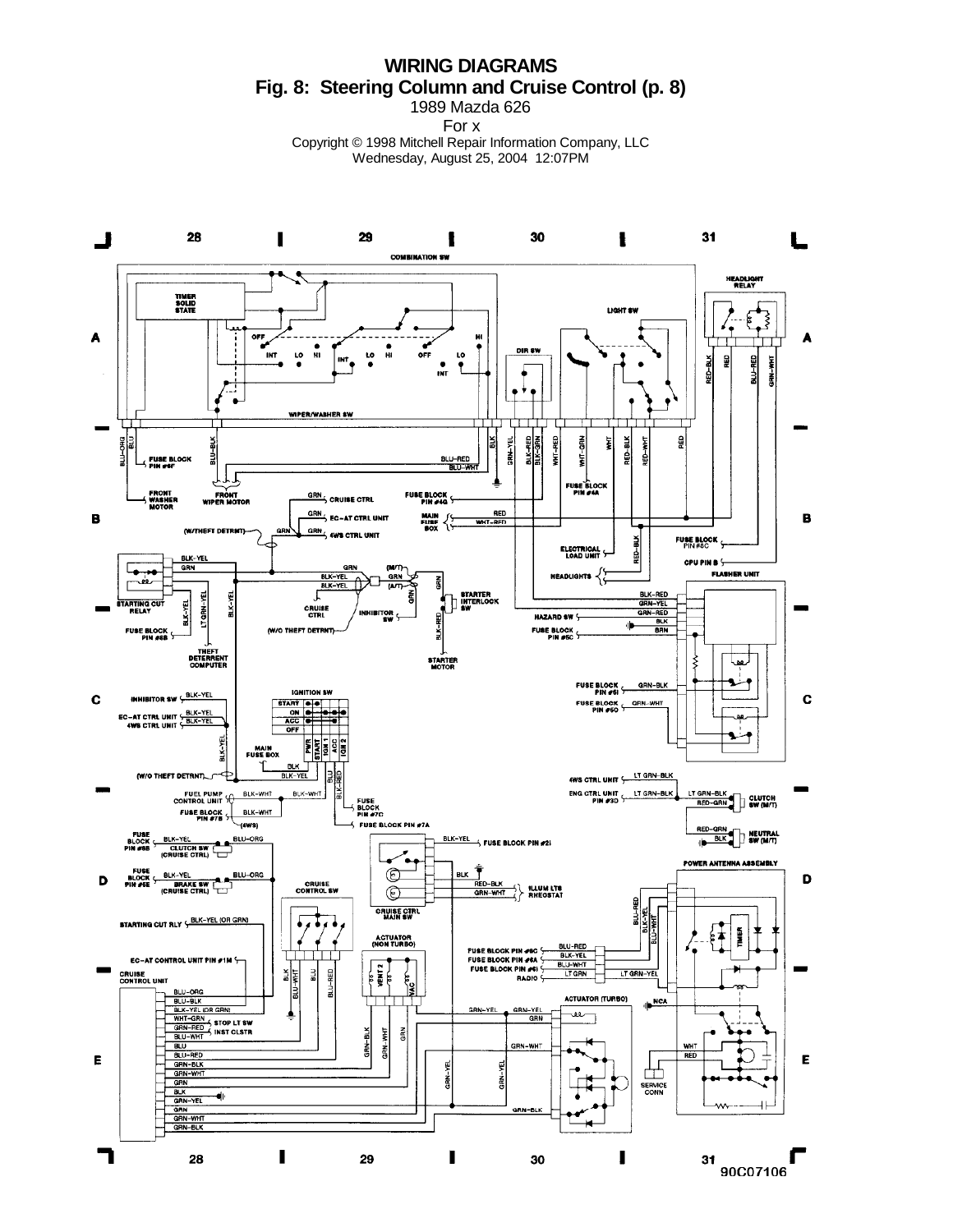**WIRING DIAGRAMS Fig. 9: Accessories (p. 9)**

1989 Mazda 626

For x

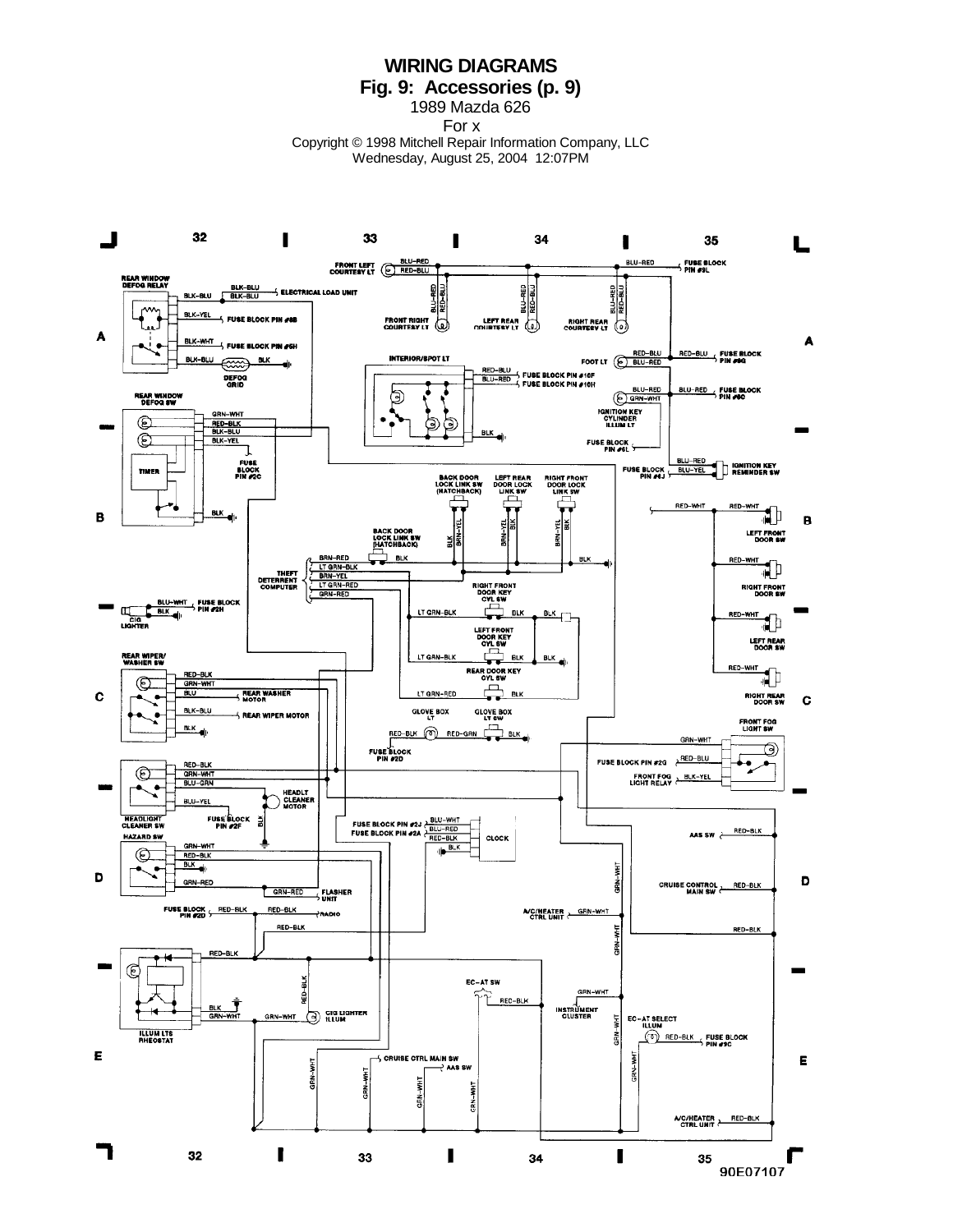## **WIRING DIAGRAMS Fig. 10: Instrument Panel (p. 10)**

1989 Mazda 626 For x

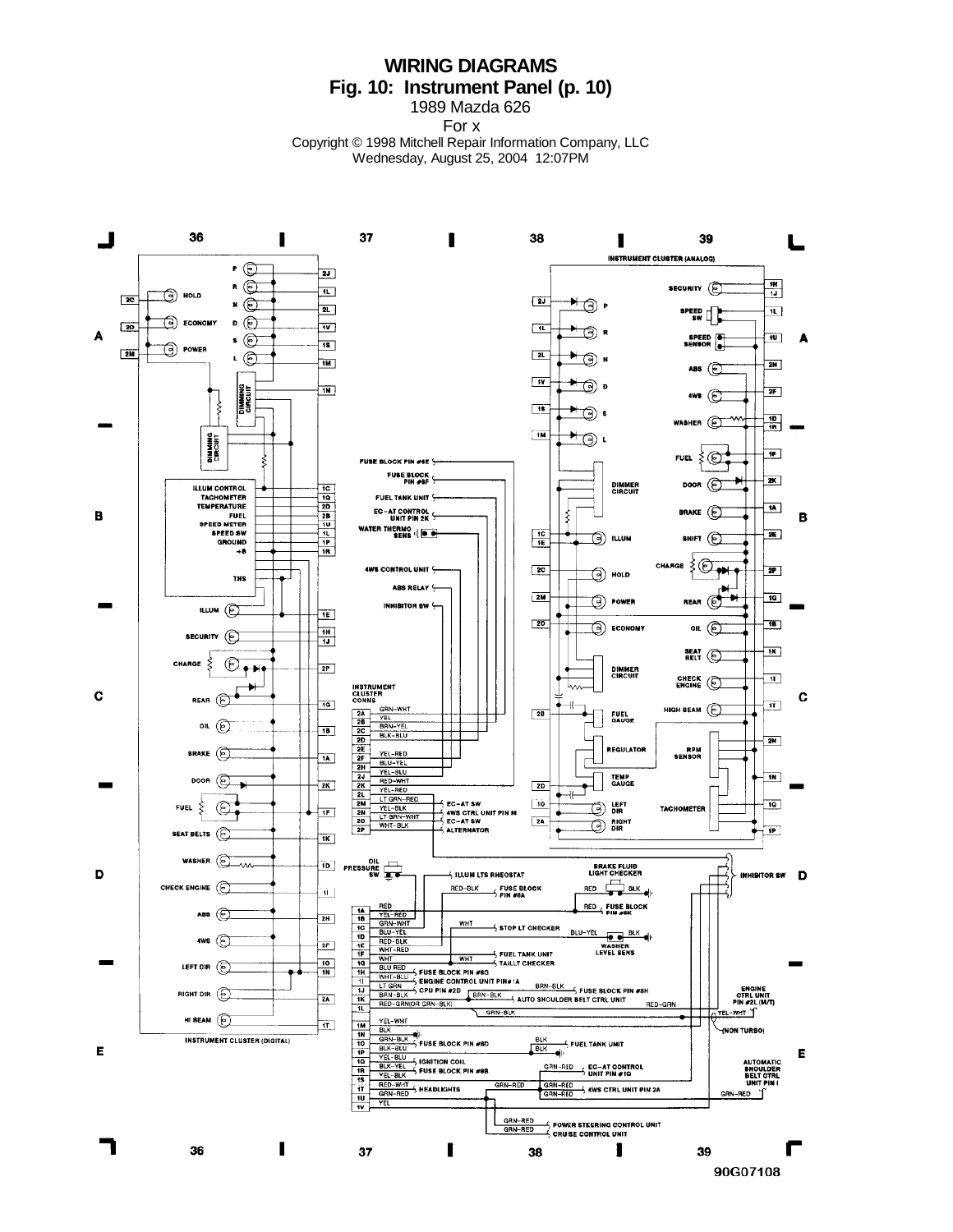## **WIRING DIAGRAMS Fig. 11: Chassis Control Systems (p. 11)**

1989 Mazda 626 For x